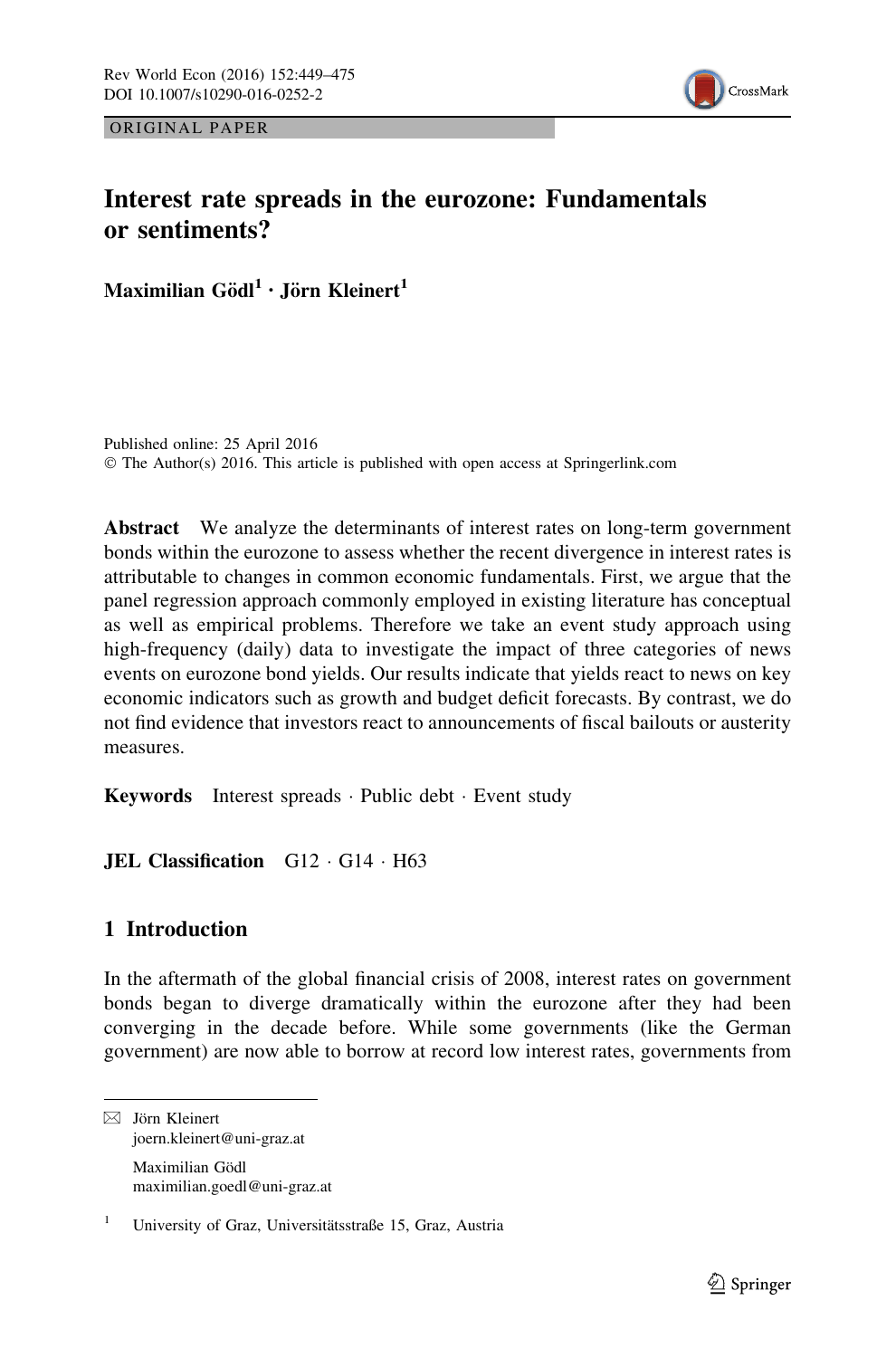other countries (Greece, Ireland, Italy, Portugal, and Spain) experienced a sharp and sudden increase in their borrowing costs bringing them to (and, in the case of Greece, beyond) the brink of default. The eurozone governments together with the International Monetary Fund (IMF) responded to this crisis with extensive loans to the troubled governments conditional on a set of fiscal and structural reforms.<sup>1</sup> The primary goal of these reforms is to rebuild the confidence of creditors in the solvency of the governments by reducing the public debt relative to GDP and to enhance the overall productive potential of the economy. This policy rests on the proposition that the crisis was caused by a deterioration in the fundamental determinants of public sector solvency and that it can be solved only by improving these fundamentals.

However, this proposition is cast into doubt by two observations: (1) some of the crisis countries did not feature ''bad fundamentals'' prior to 2008. Ireland and Spain, in particular, had debt-to-GDP ratios below the eurozone average and were even running primary budget surpluses before 2009. (2) Some countries outside the monetary union that had equally bad fundamentals did not experience a debt crisis. The United Kingdom as well as the United States both have debt levels comparable to the eurozone crisis countries and yet continue to borrow at much lower interest rates.

The last point has been made most forcefully by De Grauwe ([2012\)](#page-25-0), who argues that the eurozone debt crisis was caused by a self-fulfilling shift in investor sentiments resulting in a run on eurozone government debt. Such a run, De Grauwe argues, is more likely to occur in a monetary union, in which governments cannot rely on their national central banks to act as lenders of last resort. Corsetti and Dedola ([2013\)](#page-25-0) underpinned this point by a more rigorous model analysis. Recent work by De Grauwe and Ji [\(2013\)](#page-25-0) has sought to verify this alternative explanation of the eurozone debt crisis empirically. More generally, the above observations raise the question whether and to what extent government bond yields are driven by fundamentals as opposed to market sentiments.

Before answering this question, one first needs to clarify what the fundamental determinants of government solvency are. In the existing empirical studies on the determinants of government bond yields, it is customary to explain the yield spreads by measures of public sector solvency like the debt-to-GDP ratio, as well as measures of 'macroeconomic vulnerability' such as the current account balance or the size of the banking sector. The choice of explanatory variables is usually not derived from an explicit theoretical model. This paper starts from the well-known intertemporal budget constraint of the government to single out those variables that determine government yield spreads. Using the insights from this theoretical discussion we study the determinants of (long-term) government bond yields of European countries.

The existing literature on the issue has relied mainly on panel regression frameworks with low frequency (usually quarterly) data. However, this approach

<sup>&</sup>lt;sup>1</sup> Such "bailout packages" were given to Greece in March 2010, to Ireland in November 2010, to Portugal in May 2011, and to Cyprus in 2013. Spain and Italy engaged in similar reforms, but did not receive direct loans from other governments.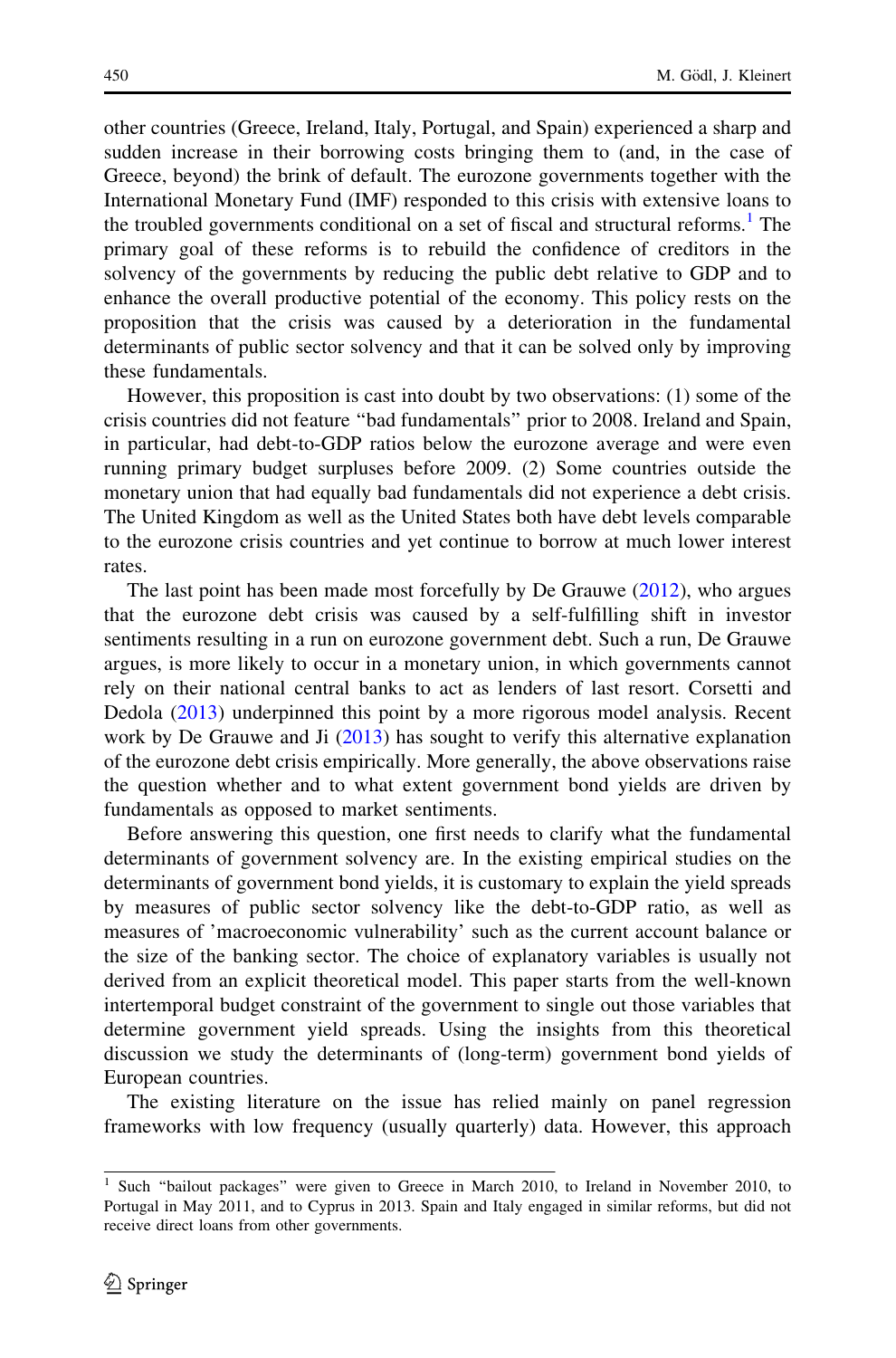<span id="page-2-0"></span>has a number of econometric problems which we discuss in the paper. Most importantly, we doubt that the effects of the explanatory variables of the countries analyzed are homogenous enough to be studied in a panel framework. We therefore employ a random coefficients model using quarterly data for 17 European countries, which allows us to test whether the poolability assumption underlying the panel approach is warranted for our sample.

In a second step we look at high-frequency (daily) data to shed more light on the determinants of government borrowing costs. However, the use of daily interest rate data makes a regression approach infeasible, because the required explanatory variables are not observed at this frequency. Hence we rely on event study techniques to investigate what kind of economic and financial market news have a significant impact on government interest rates. We focus on three categories of news, which we interpret as news about underlying fundamentals of public sector solvency: official macroeconomic forecasts, the announcement of intra-governmental fiscal assistance measures and the announcements of fiscal reforms (''austerity packages''). In so far as these news events contain new information on fundamentals for investors, we expect them to change interest rates significantly. A lack of reaction to news thus suggests that interest rates are indeed unrelated to fundamentals.

The remainder of the paper is in four sections. The next section looks at the intertemporal budget constraint of the government to derive the fundamentals of government bond yields which we use in our empirical investigation. Section [3](#page-5-0) reports and discusses the results of our random coefficient estimation. In Sect. [4,](#page-9-0) we turn to daily data and conduct the event study. The final section summarizes the main results of the paper.

## 2 The fundamental determinants of government borrowing costs

Differences in government bond yields result from the differences in the perceived riskiness of these bonds. In general, this risk contains a default risk element as well as a liquidity risk and an exchange rate risk element. For interest spreads within the eurozone, the exchange rate risk element is, of course, absent. Thus one can expect the default risk to dominate as a determining factor of within-EMU spreads. Default risk is in turn determined by the government's future ability (and willingness) to service its debt and by the loss to investors given default. The central tool to evaluate the government's future solvency is the intertemporal budget constraint. Let  $D_t$  denote gross real government debt at time t,  $PS_t$  the primary government budget balance (non-interest government revenues minus non-interest government expenditures) and  $r_t$  the real interest rate on government debt maturing at t. Government debt evolves according to:

$$
D_{t+1} = D_t(1 + r_t) - PS_t.
$$
 (1)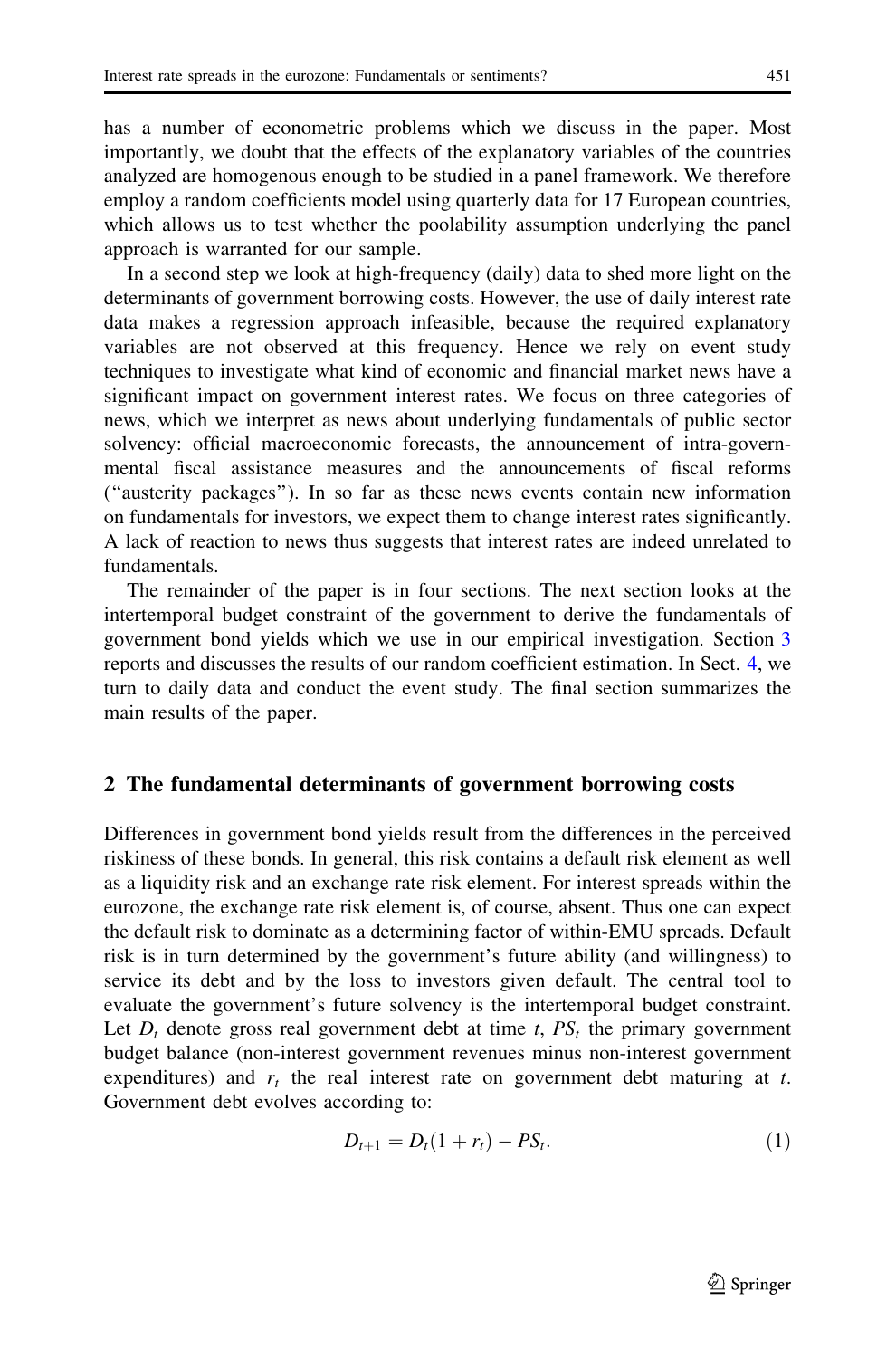Iterating T periods forward yields

$$
D_{t} = E_{t} \left[ \sum_{s=0}^{T} \frac{PS_{t+s}}{\prod_{k=0}^{s-1} (1 + r_{t+k})} + \frac{D_{t+T}}{(1 + r_{t+T-1})} \right]
$$
(2)

Here  $E_t$  denotes the expectation operator conditional on information available at time *t*. We now impose the familiar "transversality condition"

$$
\lim_{T \to \infty} E_t \left[ \frac{D_{t+T}}{(1 + r_{t+T-1})} \right] = 0. \tag{3}
$$

This condition rules out 'bubbles' in the government bond market. Combining (2) and (3) results in the well-known intertemporal government budget constraint:

$$
D_{t} = E_{t} \left[ \sum_{s=0}^{\infty} \frac{PS_{t+s}}{\prod_{k=0}^{s-1} (1 + r_{t+k})} \right]
$$
(4)

A violation of the intertemporal budget constraint implies an infinitely exploding debt level and thus a fundamental insolvency of the government. It is instructive to look at (4) in a non-stochastic steady state where the real interest rate is constant  $(r_t = r$  for all t) and real GDP grows at a constant (exogenous) rate g. A stable debtto-GDP ratio for a government with primary surplus growing proportionally to the GDP with rate  $g$  is given by

$$
\frac{D}{Y} = \frac{1}{r - g} \frac{PS}{Y}.
$$
\n<sup>(5)</sup>

In this equation,  $r$  must be interpreted to be the risk-free real interest rate. The equation can be read in two ways. For a given risk-free interest rate and given real GDP growth rate, it defines the necessary primary surplus (relative to GDP) that exactly stabilizes a given debt-to-GDP ratio. Alternatively, it defines a sustainable (i.e. non-exploding) debt-to-GDP ratio for given primary surplus, risk-free interest rate and growth rate. Equation  $(5)$  is not a sufficient condition for a sustainable debtto-GDP ratio in the sense that it rules out a government default. It merely defines combinations of debt and primary surplus levels which are consistent with a constant debt-to-GDP ratio.

Equation (5) may thus be used as an indicator for long-run public sector solvency since a violation of (5) makes a government default more likely. The probability of default increases with the debt-to-GDP ratio, decreases with rising primary surplus (as a share of GDP) and decreases with a rising real growth rate. A higher probability of default induces a higher risk premium on government bonds.

Thus, the sovereign risk premium depends on the debt-to-GDP ratio, the expected growth rate and the expected primary budget surplus. We use the spread of the interest rate on government bonds of a particular country over the interest rate on the corresponding German bonds as our measure of the country-specific risk premium. We can do this because the German government debt is generally considered to be risk-free. In the empirical analysis, we therefore explain the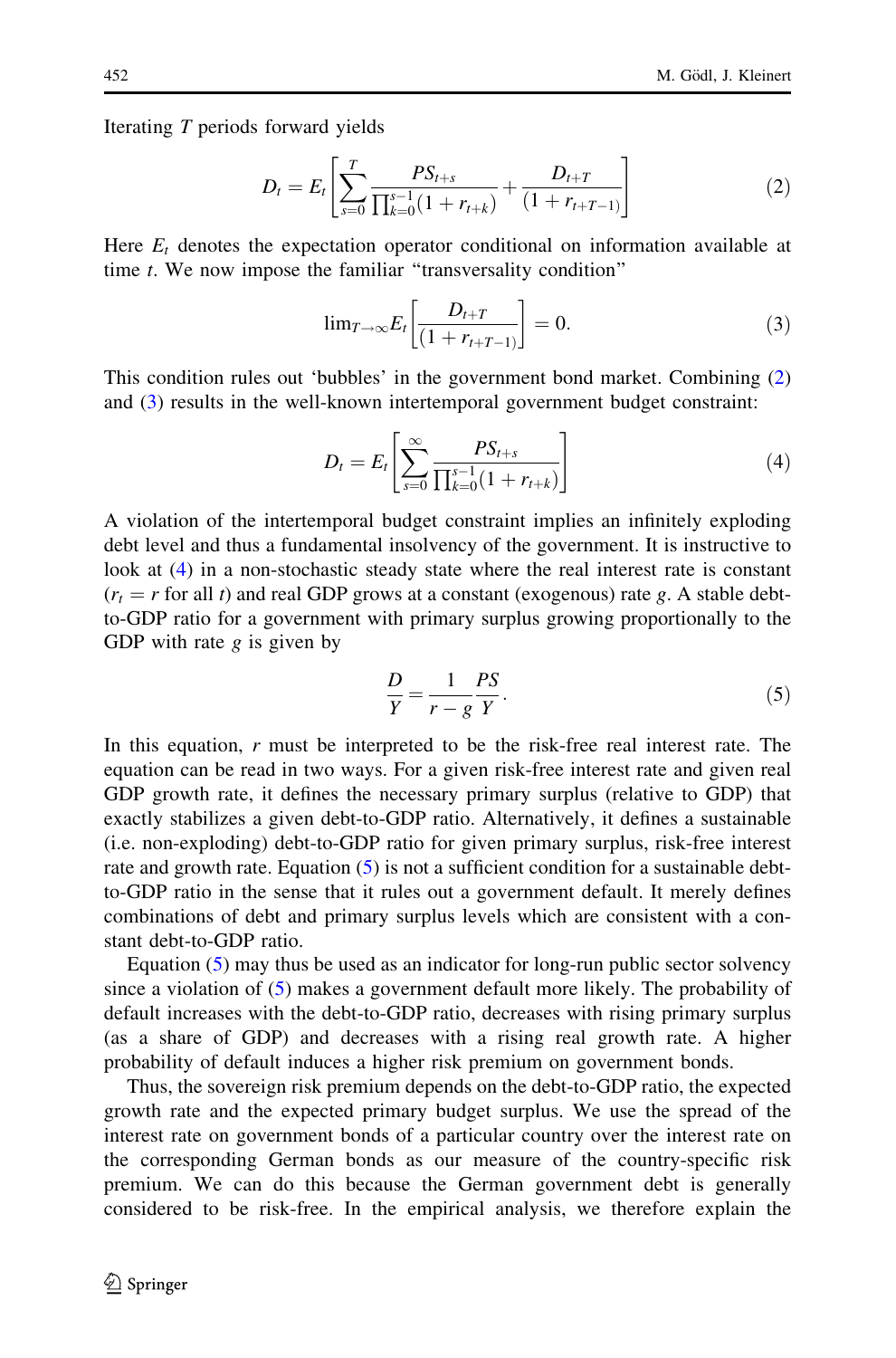government bond yield spread of a country by the fundamentals from the intertemporal budget constraints: the debt-to-GDP ratio, the growth rate of real GDP, and the primary surplus as a share of GDP.

These are also the most commonly used variables in the existing literature assessing the effects of changes in the fundamentals on interest rate spreads or credit default swap (CDS) spreads. These papers differ in (1) the endogenous variable which is bond yield spreads (e.g., Attinasi et al. [2011;](#page-25-0) Gerlach et al. [2010;](#page-26-0) De Grauwe and Ji [2013](#page-25-0); Steinkamp and Westermann [2014\)](#page-26-0) or CDS spreads (Aizenman et al. [2013\)](#page-25-0), (2) the main explanatory variable which is ''fiscal space'' (Aizenman et al.  $2013$ ), the debt-GDP ratio (De Grauwe and Ji  $2013$ ), the size of the banking sector (Gerlach et al. [2010\)](#page-26-0), announcements of bank rescue packages (Attinasi et al. [2011](#page-25-0)), or the share of liabilities held by senior creditors (Steinkamp and Westermann [2014\)](#page-26-0), and (3) the econometric method employed, which is fixed effect panel estimation (De Grauwe and Ji [2013](#page-25-0); Steinkamp and Westermann [2014\)](#page-26-0), dynamic panel estimation (Attinasi et al. [2011](#page-25-0); Aizenman et al. [2013\)](#page-25-0) or a random coefficients model (Gerlach et al. [2010\)](#page-26-0).

The paper that comes closest to our approach of choosing explanatory variables is Beirne and Fratzscher [\(2013](#page-25-0)) who also start from the government's intertemporal budget constraint. Based on panel regressions, they find that the increase of interest rate spreads in the eurozone can be explained by a combination of deteriorating fundamentals and an increased sensitivity of investors for these fundamentals. We believe that their analysis suffers from the problems we find with the panel approach.

In addition to the fundamental fiscal variables, measures for the liquidity of the bond market are proposed in the literature. While liquidity measures have been found significant in determining government bond yield spreads in Beber et al. [\(2009](#page-25-0)), we refrain from using them, because they are either (endogenous) price measures or just another variable expressing total government debt. Global risk factors are also excluded because they cancel out when bond yields of a country are measured relative to the German bond yield.

One risk factor, however, should be addressed: exchange rate revaluation risk. $<sup>2</sup>$  Not</sup> controlling for expected exchange rate changes in the regression could lead to biased estimates for our sample of non-eurozone countries.While we are aware of this potential problem, we do not find the solutions offered in the existing literature satisfactory. For instance, De Grauwe and Ji ([2013](#page-25-0)) use the real effective exchange rate to control for changes in price competitiveness. By excluding depreciation expectations we are implicitly assuming that investors expect the exchange rate to be unchanged in the future. This assumption can be justified by the Meese and Rogoff [\(1983\)](#page-26-0) result that the exchange rate follows a random walk over short horizons (up to 12 months).

Therefore we estimate an econometric model of government bond yield spreads relative to German bonds including the debt-to-GDP ratio, the primary budget deficit, and real GDP growth as explanatory variables.<sup>3</sup> We estimate panel models

<sup>2</sup> We are grateful to a referee for pointing this out.

<sup>&</sup>lt;sup>3</sup> We use contemporaneous variables because at the particular time expected future values are not available at quarterly basis. We checked with forecast from the World Economic Outlook which reduced the number of observations by half because there are only two WEO forecast per year. the results are less robust but in line with the results presented in the paper.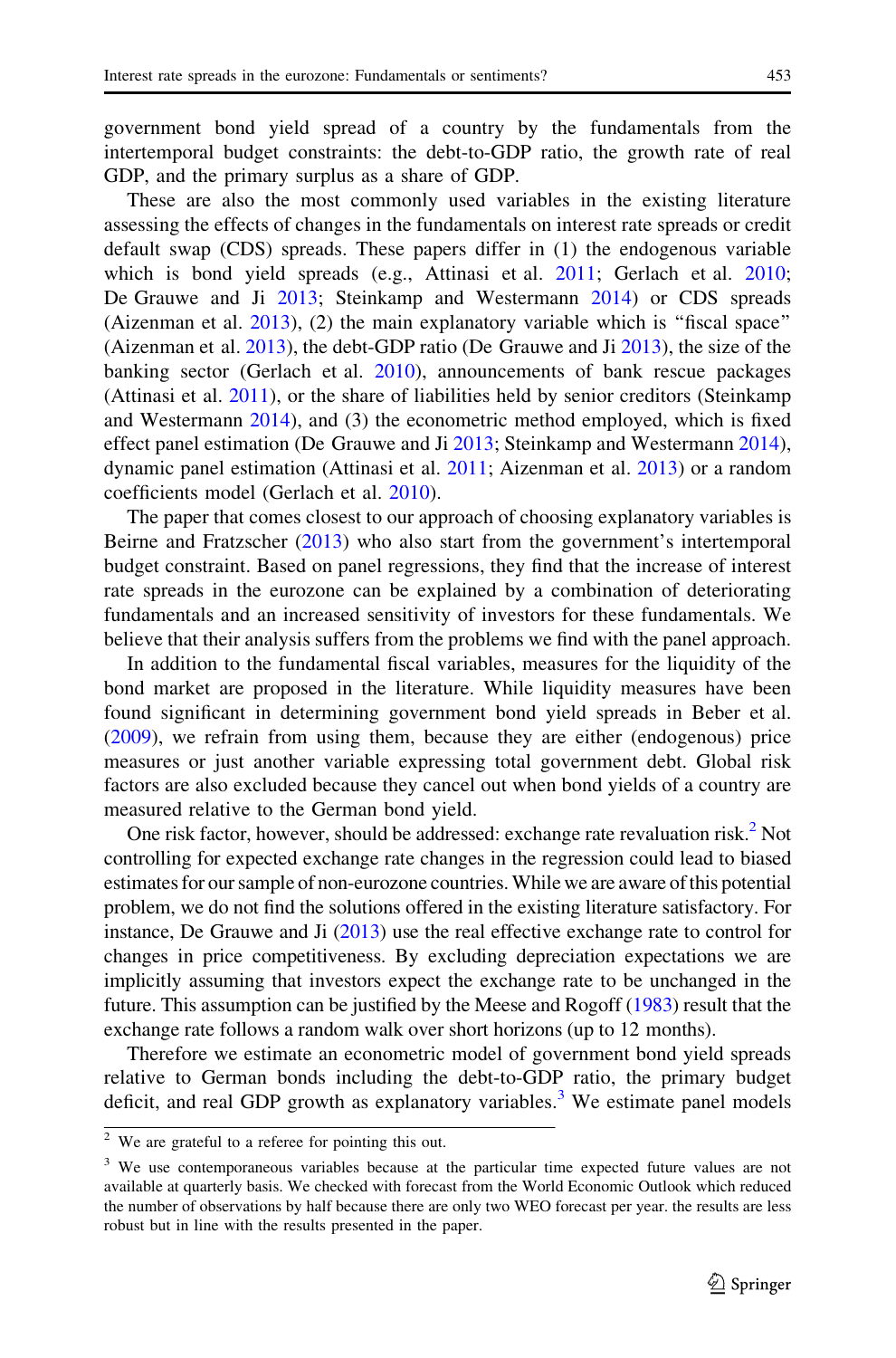<span id="page-5-0"></span>for the 17 countries in our sample but, in contrast to much of the literature, allowing for country-specific slope coefficients. This set-up enables us to assess which countries are homogenous enough to be grouped to a panel analysis.

## 3 Evidence from quarterly data

Our sample comprises 17 European countries, of which 10 (Austria, Belgium, Finland, France, Greece, Ireland, Italy, the Netherlands, Portugal, Spain) are members of the eurozone and seven are not (the Czech Republic, Denmark, Hungary, Norway, Poland, Sweden, the United Kingdom). We excluded all European countries which have changed their currency regime after 2001. For included countries we obtained interest rates on 10-year benchmark bonds reported by the European Central Bank (ECB) on a quarterly basis.<sup>4</sup> Data on gross public debt, gross domestic product, primary government budget deficits come from Eurostat and are observed from the 1st quarter 2001 up to the 1st quarter 2013. "[Appendix 1](#page-19-0)" contains a detailed description of our data.

The countries in the sample differ greatly with respect to the spread of the interest rate paid on their 10-years government bond over the German government bond benchmark. Figure [1](#page-6-0) shows the time series of benchmark bond yields for four subsamples: eurozone non-crisis countries seen in (a), eurozone crisis countries seen in (b), and non-eurozone old-EU countries seen in (c), and non-eurozone new accession countries in (d).

Our basic econometric model uses a set of "fundamentals" to explain the spread of national interest rates over the German benchmark rate. The choice of fundamentals is guided by the theoretical considerations from the last section. We start with panel mean-group estimations which allow for heterogeneity among different countries in their estimated coefficients. Mean-group estimators are designed for 'moderate-T, moderate-N' macro panels as ours, where moderate typically means from around 15 time-series/cross-section observations. The procedure has two steps: (1) the estimation of a group-specific regression and (2) averaging the estimated coefficients across groups.

In this set-up, the slope parameters need not be homogeneous across countries (i.e. for all i,  $\beta_{i0} = \beta_0$ ,  $\beta_{i1} = \beta_1$  etc. is not required). For each country i, the regression equation is

$$
spread_{it} = \beta_{i0} + \beta_{i1} debt_{it} + \beta_{i2} growth_{it} + \beta_{i3} deficit_{it} + \epsilon_{it},
$$
\n(6)

where *debt* is the government debt in percent of GDP, *growth* is the growth rate of real GDP, and *deficit* is the primary government budget deficit in percent of GDP.  $\epsilon_{it}$ is a zero-mean error. The estimated coefficients are averaged and shown in Table [1.](#page-7-0) The first column shows the results for the entire sample. We estimate a positive and significant coefficient on debt and a negative and significant coefficient on growth, which is what we would expect from our theoretical discussion. The coefficient on

<sup>4</sup> Not all governments actually issue bonds with 10-year maturity. Therefore, the ECB calculates reference yields using government bonds with maturities close to 10 years.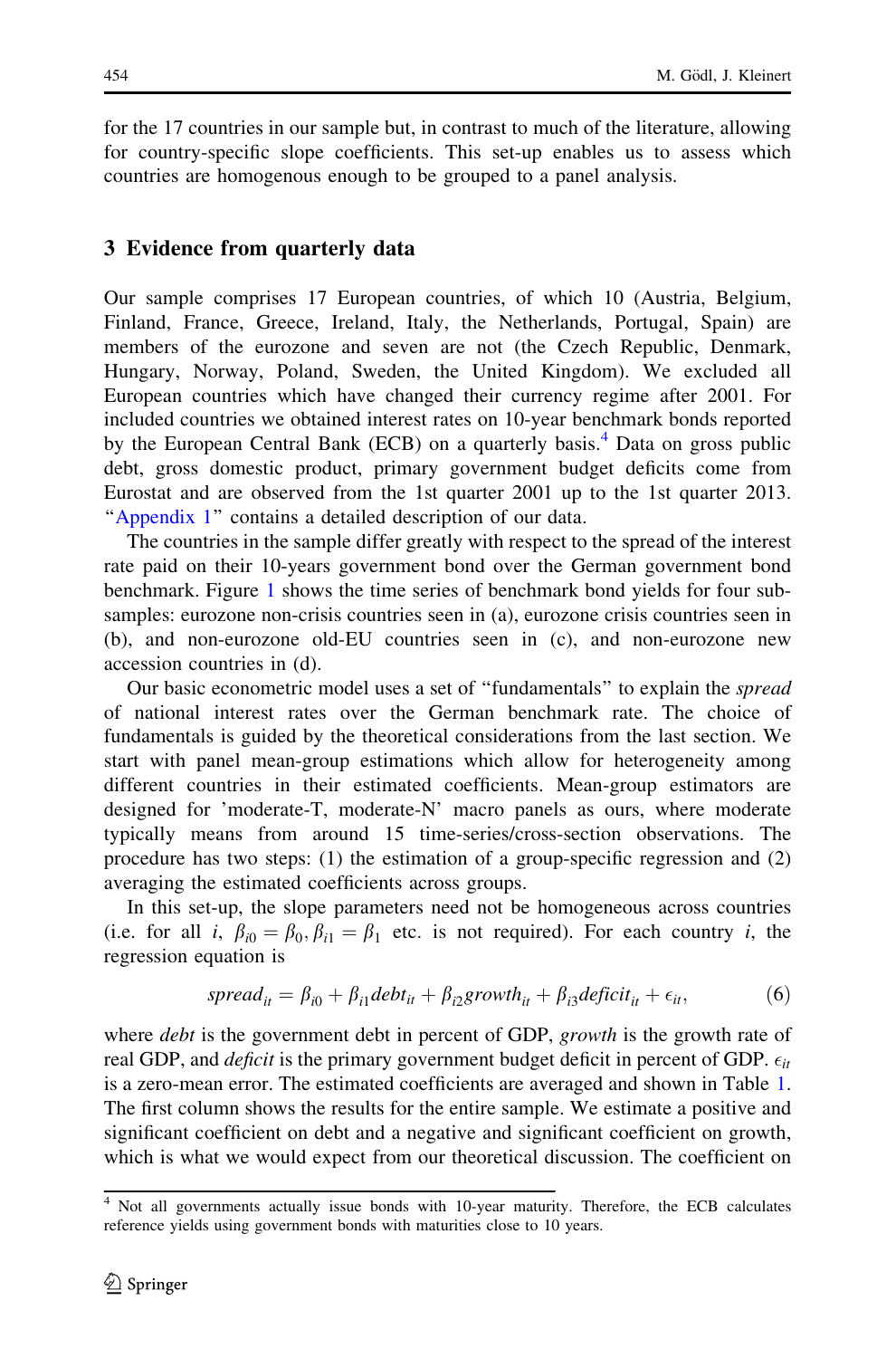<span id="page-6-0"></span>

Fig. 1 Government bond yield spreads over Germany. a Eurozone non-crisis countries. b Eurozone crisis countries. c Non-eurozone old-EU countries. d Non-eurozone accession countries

deficit is negative but only significant at the 10 % level. These results are similar to fixed effects estimations (which are not presented) and also broadly in line with those of De Grauwe and Ji [\(2013\)](#page-25-0).

The columns in Table [1](#page-7-0) show results for the whole sample and four sub-samples: eurozone countries only, non-eurozone (or ''stand-alone'') countries, eurozone crisis countries, and eurozone non-crisis countries. There is considerable variation in the estimated parameters and their significance that cast doubts on the informative value of the full sample estimates. In fact, the results obtained with the full sample seem to be driven to a large extent by the eurozone crisis countries. While the signs are similar, the size of the effects differs by a magnitude of ten and more. The ''eurozone crisis countries'' and the ''eurozone non-crisis countries'' subsamples are best comparable because all member countries share the same currency. The two panel estimations reveal large differences in the size of the effects of the determinants of the risk premium. The results for the non-eurozone countries should be interpreted with caution since exchange rate expectations are not controlled for.

Looking at the large differences of the coefficients between the groups, it is worth checking whether the coefficients of the subsamples have more informative value.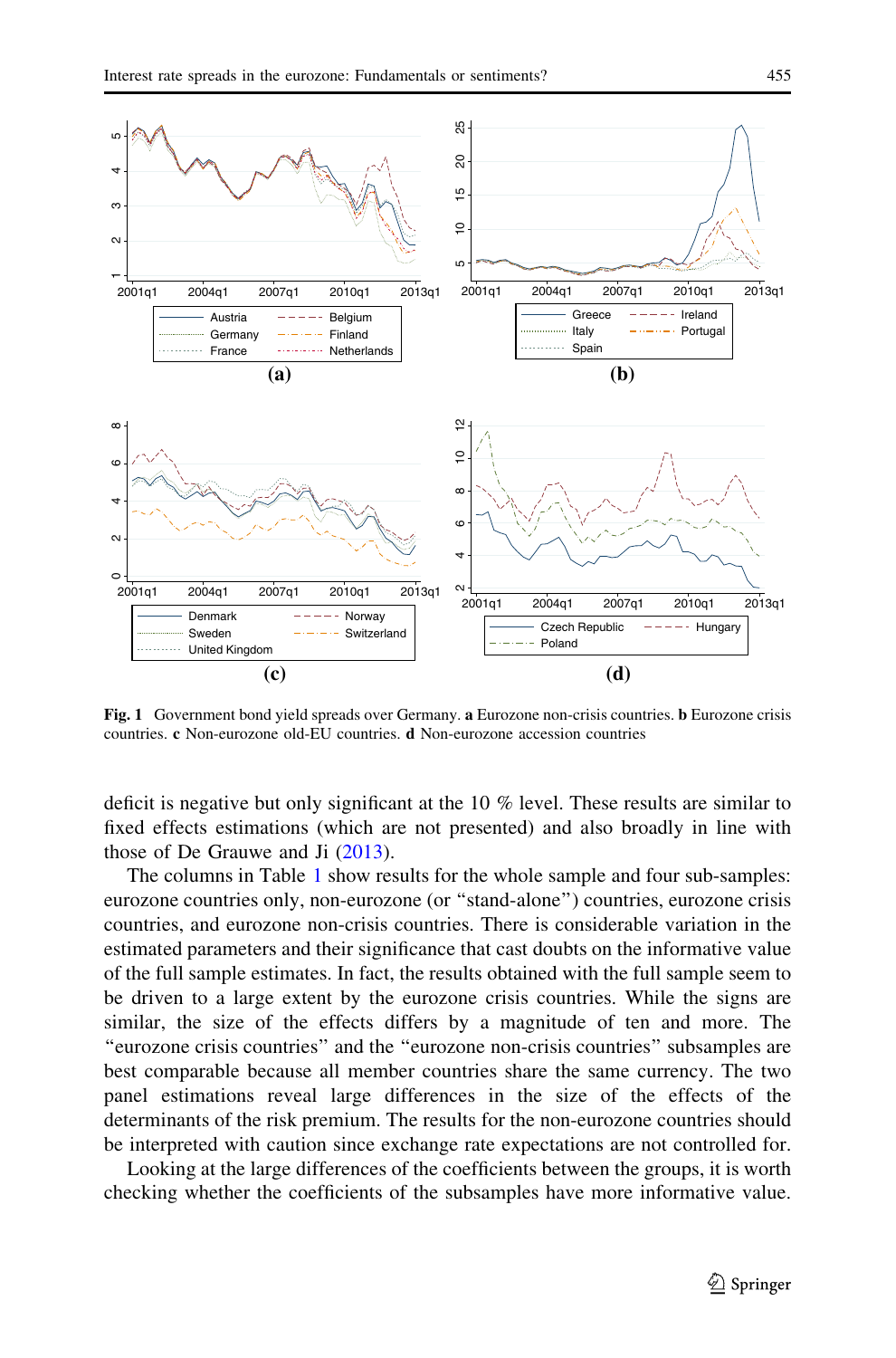|                     | All<br>countries | Eurozone<br>countries | Non-eurozone<br>countries | Eurozone crisis<br>countries | Eurozone non-crisis<br>countries |
|---------------------|------------------|-----------------------|---------------------------|------------------------------|----------------------------------|
| Debt                | $0.025**$        | $0.054**$             | 0.003                     | $0.126***$                   | $0.018***$                       |
|                     | (0.012)          | (0.026)               | (0.012)                   | (0.031)                      | (0.006)                          |
| Growth              | $-0.036**$       | $-0.034***$           | $-0.072$                  | $-0.022$                     | $-0.035***$                      |
|                     | (0.016)          | (.012)                | (0.045)                   | (0.105)                      | $(-0.009)$                       |
| Deficit             | $0.039*$         | $-0.004$              | 0.031                     | $-0.236$                     | 0.023                            |
|                     | (0.024)          | (0.089)               | (0.029)                   | (0.180)                      | (0.039)                          |
| Constant            | $-0.383$         | $-1.673**$            | 0.914                     | $-9.477$                     | $-0.933**$                       |
|                     | (0.584)          | (0.658)               | (0.781)                   | (4.180)                      | (0.474)                          |
| <b>Observations</b> | 833              | 490                   | 343                       | 245                          | 245                              |
| Groups              | 17               | 10                    | 7                         | 5                            | 5                                |

<span id="page-7-0"></span>Table 1 Panel regression, mean group estimator

Dependent variable: 10 year interest spread over Germany

Robust standard errors in parentheses

\*, \*\*, \*\*\* Significance at the level of 10, 5, and 1 %, respectively

We therefore report the first stage of the mean group panel estimator and look at the parameters  $\beta_{i0}, \beta_{i1}, \ldots$  differences across countries.

Table [2](#page-8-0) provides the results from the first stage estimation for all countries in the sample. The general picture emerging from this regression is quite clear: the estimated slope parameters differ substantially between countries. While the signs of the coefficients are widely in line, their sizes and statistical significance differ greatly. These results indicate that the impact of fundamentals on government bond yields is very inhomogeneous and that there is no tight relationship between fundamentals and spreads except for those countries that actually experienced a crisis. For Greece, Ireland, Italy, Spain and Portugal, debt has a fairly strong and highly significant positive effect on the spread. For the other eurozone countries as well as for the non-eurozone countries, the estimated debt parameters are much smaller, vary in sign and are not always significant.

The effect of real GDP growth is even more heterogeneous across countries. Higher growth rates are not generally associated with significantly lower spreads. In the case of Ireland and Portugal, this finding can be explained by the fact that the rise in the spreads occurred after the recession of 2009/10 reached its trough and the economy was already starting to recover. The estimated parameters on primary deficits are rather puzzling at first glance. For some countries, including the crisiscountries Ireland and Spain, primary deficits seem to have a negative impact on borrowing costs. The explanation for this seemingly perverse result is that by the time the Greek and Irish spreads started to rise in 2010, the government's primary balance was actually improving, whereas during the years before the crisis, the spreads where very low and the primary balance was modestly negative in the case of Greece and modestly positive in the case of Ireland. For most of the other countries, the estimated primary deficit parameters have the expected (positive)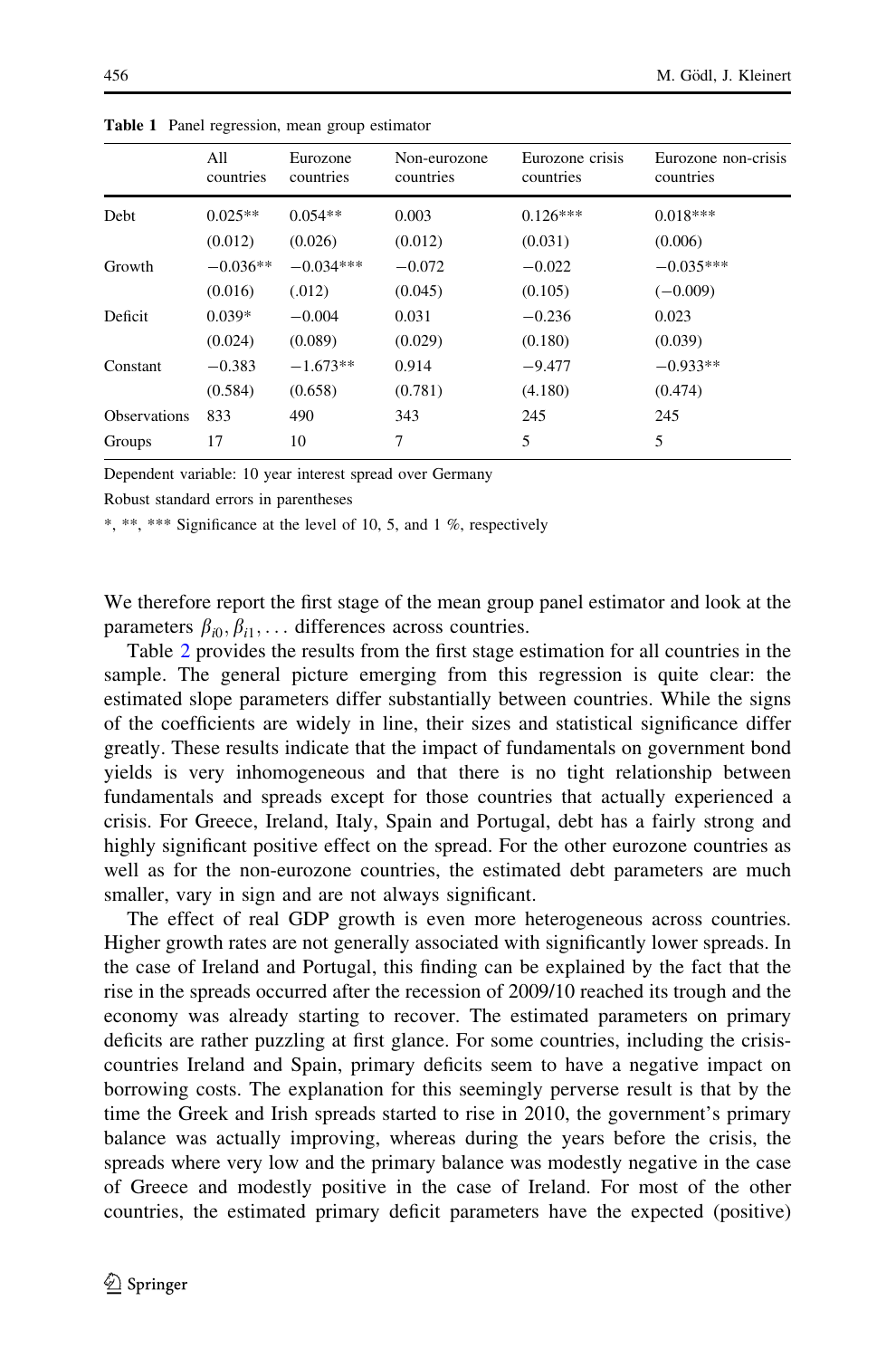|                | Debt        | Growth      | Deficit     | Constant     |
|----------------|-------------|-------------|-------------|--------------|
| Austria        | $0.028***$  | $-0.061***$ | $0.051***$  | $-1.520**$   |
|                | (0.010)     | (0.016)     | (0.031)     | (0.677)      |
| Belgium        | $0.020**$   | $-0.014$    | $0.173***$  | $-1.164**$   |
|                | (0.009)     | (.035)      | (0.026)     | (0.879)      |
| Finland        | 0.0003      | $-0.026***$ | $-0.019**$  | 0.270        |
|                | (0.004)     | (0.006)     | (0.009)     | (0.197)      |
| France         | $0.028***$  | $-0.045***$ | $-0.047$    | $-1.581***$  |
|                | (0.003)     | (0.016)     | (0.022)     | (0.203)      |
| Netherlands    | $0.010***$  | $-0.029***$ | 0.009       | $-0.358*$    |
|                | (0.003)     | (0.009)     | (0.011)     | (0.190)      |
| Greece         | $0.215***$  | $-0.413$    | $-0.547**$  | $-19.506***$ |
|                | (0.053)     | (0.257)     | (0.254)     | (6.454)      |
| Ireland        | $0.050***$  | $0.169***$  | $0.131***$  | $-2.019***$  |
|                | (0.006)     | (0.048)     | (.031)      | (0.319)      |
| Italy          | $0.150***$  | $-0.099**$  | $-0.337***$ | $-16.193***$ |
|                | (0.014)     | (0.042)     | (0.128)     | (1.604)      |
| Portugal       | $0.142***$  | $-0.019$    | $-0.497***$ | $-7.460***$  |
|                | (0.012)     | (0.116)     | (0.138)     | (0.927)      |
| Spain          | $0.072***$  | 0.003       | $0.101***$  | $-3.023***$  |
|                | (0.009)     | (0.079)     | (0.043)     | (0.467)      |
| Denmark        | $0.005**$   | $-0.038***$ | $-0.018***$ | $-0.064$     |
|                | (0.002)     | (0.008)     | (0.007)     | (0.104)      |
| Norway         | $-0.026***$ | $-0.019$    | $0.050***$  | 2.374***     |
|                | (0.006)     | (0.019)     | (0.018)     | (0.248)      |
| Sweden         | $0.032***$  | 0.008       | $0.096***$  | $-1.136***$  |
|                | (0.003)     | (0.006)     | (0.013)     | (0.141)      |
| United Kingdom | $-0.004$    | $0.055***$  | $.073***$   | $0.501***$   |
|                | (0.003)     | (0.016)     | (0.019)     | (0.132)      |
| Czech Republic | $-0.007$    | $-0.136***$ | $-0.046$    | 1.472***     |
|                | (0.014)     | (0.028)     | (0.051)     | (0.572)      |
| Hungary        | $0.058**$   | $-0.127***$ | $-0.056$    | 0.314        |
|                | (0.023)     | (0.055)     | (0.063)     | (1.648)      |
| Poland         | $-0.028$    | $-0.278***$ | 0.118       | $4.773***$   |
|                | (0.029)     | (0.080)     | (0.145)     | (1.358)      |

<span id="page-8-0"></span>Table 2 Mean group panel estimator, first stage

Robust standard errors in parentheses

\*, \*\*, \*\*\* Significance at the level of 10, 5 and 1 %, respectively

sign. Finally, note the sizeable differences in the constant terms which raise some doubts on the specification given that the yields of the eurozone countries did not differ much until 2010.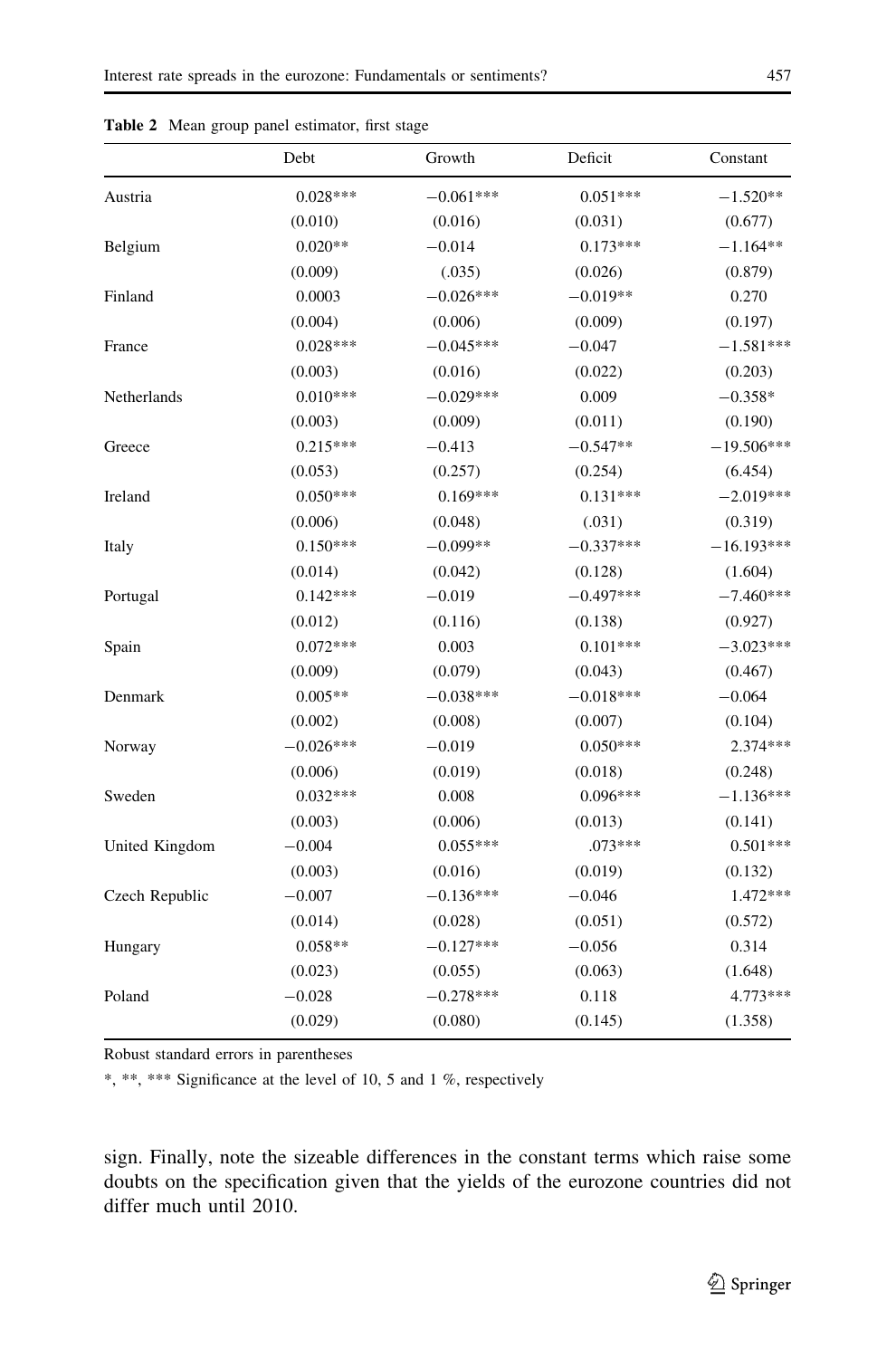|                 | <b>rapid <math>\sigma</math></b> rest of parameter constant $\gamma$ |                       |                           |                              |                                  |
|-----------------|----------------------------------------------------------------------|-----------------------|---------------------------|------------------------------|----------------------------------|
|                 | All<br>countries                                                     | Eurozone<br>countries | Non-eurozone<br>countries | Eurozone crisis<br>countries | Eurozone non-crisis<br>countries |
| $\chi^2$        | 2866                                                                 | 1137                  | 1510                      | 489.4                        | 162.9                            |
| Prob $> \chi^2$ | 0.000                                                                | 0.000                 | 0.000                     | 0.000                        | 0.000                            |

<span id="page-9-0"></span>Table 3 Test of parameter constancy

 $H_0$  Parameter constancy

To test for poolability of the heterogenous countries in one panel regression we run a random coefficient panel estimation that uses the same first stage regression and tests for poolability. The test is algebraically identical to a test of equality of the country specific coefficients (Johnston and DiNardo [1997\)](#page-26-0). We present the test results for the whole sample and the four sub-group panel regression in Table 3.

Besides treating heterogeneous countries adequately, an attractive feature of the mean group estimator is that it's common correlated effects version can handle nonstationary variables. Non-stationarity found in the time-series of the spreads and the debt-to-GDP ratios is therefore well treated. We nevertheless report Augmented Dickey–Fuller and Kwiatkowski–Phillips–Schmidt-Shin tests in ''[Appendix 2'](#page-20-0)' (Tables [9](#page-20-0) and [10](#page-21-0)). Applying this estimator reduces the significance of the coefficients considerably. Results for whole sample and the subsample of eurozone countries are given in Table [11](#page-22-0) in '['Appendix 2](#page-20-0)''.

The bottom line from the mean group estimator-approach is that the evidence drawn from regression analysis using quarterly data is the relationship between ''fundamentals'' and interest spreads is country-specific. One way to proceed would be the route taken by Gibson et al. [\(2012](#page-26-0)) and look at cointegration relationships and VEC models. The great advantage of this approach is the 'natural' benchmark it provides in assessing the spreads. We nevertheless decided against using time-series techniques because the pattern in the crisis might not be well explained by slowmoving long-run determinants. From an empirical perspective it is questionable whether using quarterly and in some cases monthly data is appropriate in explaining the movements of interest rates or their spreads during the crisis. A graph of the bond yields as given in Fig. [2](#page-10-0) for Greece is instructive. Up to early 2010, the yields have barely changed. After 2010, however, they have changed drastically at certain dates. This indicates why lower frequency data might be not optimal for explaining the changes in yield spreads. Also, visual inspection suggests that movements in spreads are related to specific news events such as the announcement of a fiscal assistance package in May 2010. In the next section, we use event study techniques on high frequency (daily) data to support this hypothesis more rigorously.

## 4 Evidence from an event study with daily data

The econometric analysis of the previous section reveals that it is hard to establish a common pattern in the determinants of yield spreads in the eurozone. On the other hand, so far there is no reason to claim that sentiments which are unrelated to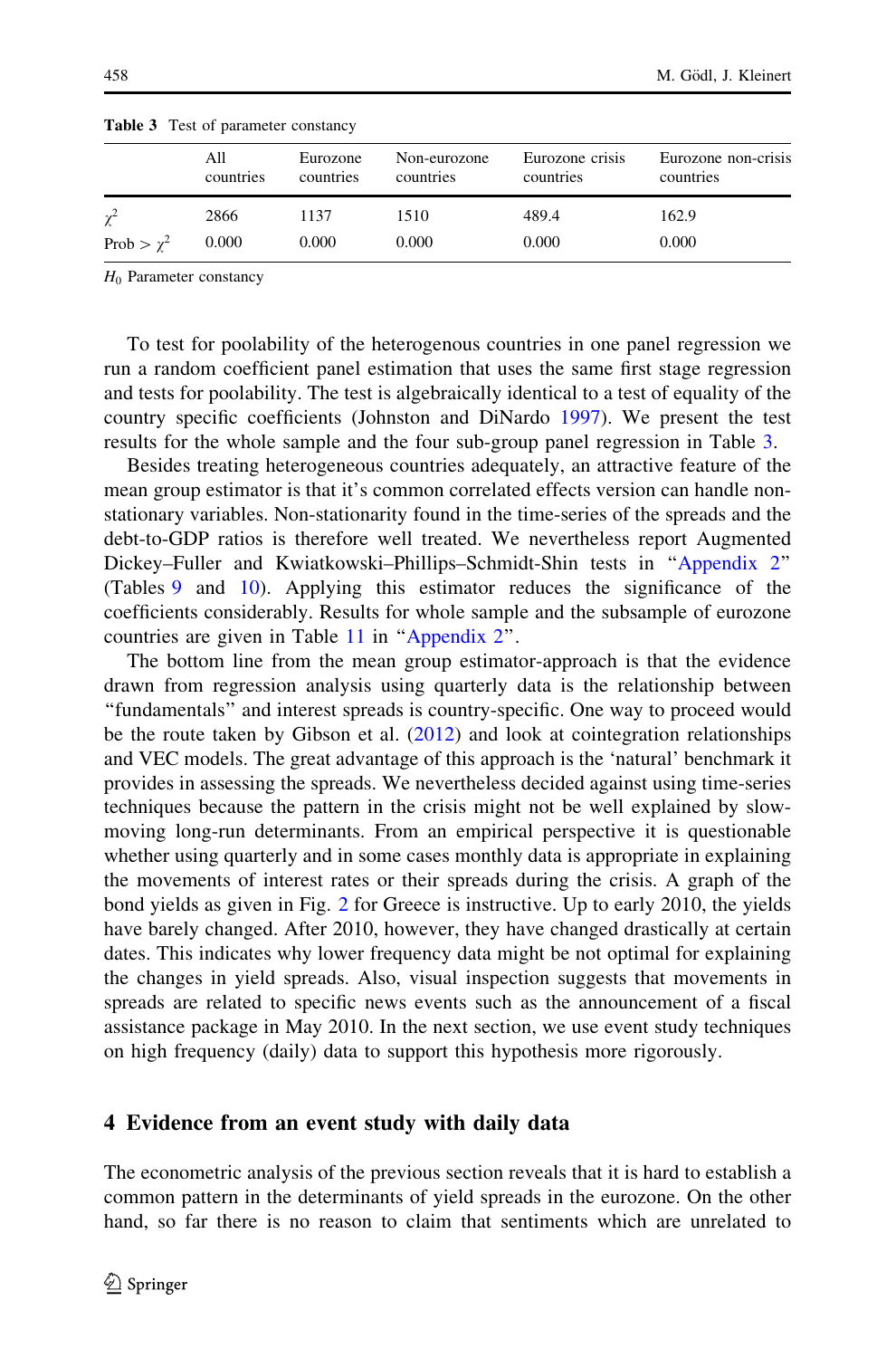<span id="page-10-0"></span>

Fig. 2 Greek government bond interest rates, 2009–2013

fundamentals are driving these risk premia. To study the determinants of the yield spread further, we use higher frequency data of government bond yields in the crisis countries.

The data on government bond yields in this section are taken from the Thomson-Reuters Datastream and consist of daily observations of the effective annual yield of government bonds with a residual maturity of 10 years. For the event study exercise we restrict the analysis to the five ''crisis countries'', Greece, Ireland, Italy, Portugal, and Spain. The critical task in our event study is the identification and selection of events. We differentiate between three categories of events: ''economic forecasts'', ''fiscal assistance'' and ''austerity measures''. We focus on these events, because they are most closely connected to news about the fundamental solvency of governments. The information on events comes from two officially assembled, publicly available time-lines, one from the European Commission  $(EC)^5$  and another one from the European Central Bank $<sup>6</sup>$  which list all the policy decisions</sup> taken by the eurozone governments and provide the press releases associated with these decisions.

A particular problem in event studies is to define the time period over which the impact of an event is measured. For instance, in event studies investigating the impact of earnings announcements on a firm's value, it is common to define an event time window including the day of the announcement as well as the day immediately before and the day immediately after the announcement. Here we extend our event window to 4 days before and 4 days after the event day to hedge

<sup>5</sup> [http://ec.europa.eu/economy\\_finance/crisis/index\\_en.htm.](http://ec.europa.eu/economy_finance/crisis/index_en.htm)

<sup>6</sup> <https://www.ecb.europa.eu/ecb/html/crisis.de.html>.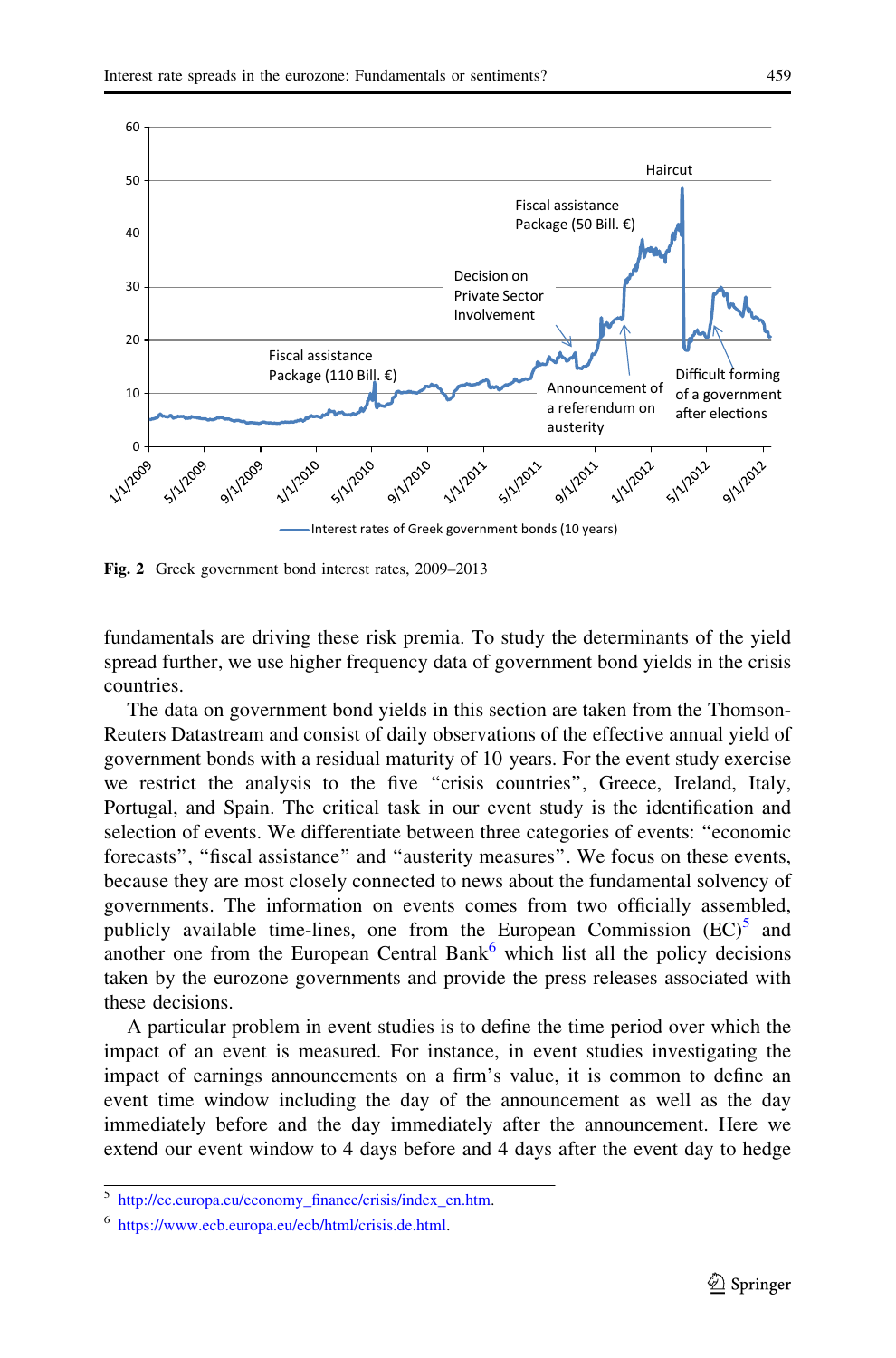against the possibility of assigning the wrong date to an event. As a robustness check, we also performed the event study with longer time windows (up to 10 days) and found that our results are not significantly affected by this choice.<sup>7</sup>

In order to study the impact of an event on the bond yield, it is necessary to create a benchmark that resembles the performance of a bond in absence of the event under investigation. In stock market event studies one typically resorts to a market portfolio of stocks similar to the stock under investigation (MacKinley [1997\)](#page-26-0). The bond market analogue of a market portfolio would be a euro area average of bond yields, or even a world-wide average. However this approach is problematic because the correlation between the average eurozone bond yield and yields of crisis countries is very weak.

Theory suggests that the yield of any bond should be equal to the risk-free interest rate plus a risk premium reflecting investor's expectations of the future solvency of the bond issuer. Assuming that risk aversion does not vary (very much) with time, the yield should remain the same as long as there is no event that changes investor's expectations. We provide two different benchmarks that are based on that proposition. Our first benchmark (BM1) is the yield of day before the event window starts. This means, we implicitly assume that the bond yields follow a simple random walk. If we denote the country *i*'s government bond yield observed at day *t* with  $R_{i,t}$ , the assumption can be formalized as follows:  $R_{i,t} = R_{i,s-1} + \epsilon_{i,t}$ , where  $R_s = R_{t-10}$  is the first day of the event window and  $\epsilon_{it}$  is a zero-mean error term. The second benchmark (BM2) is a moving average of the last 20 observations of yields before the event window starts.

The benchmarks are used to calculate the abnormal returns associated with a given event. For our first two benchmarks the abnormal return on day  $t$  is the difference between the actual yield on that day and the benchmark yield, i.e.  $AR_{i,t} =$  $R_{i,t} - R_{i,s-1}$  in the case of benchmark 1 and  $AR_{i,t} = R_{i,t} - \frac{1}{20}$  $\sum_{v=s-21}^{s-1} R_{i,v}$  in the case of benchmark 2. In addition, we calculate one more measure of abnormal returns (BM3), which is based on the assumption that the bond yields follow a first-order autoregressive process

$$
R_{i,v} = \alpha_i + \beta_i R_{i,s-1} + \epsilon_{i,v}, \qquad (7)
$$

We run this regression for each country in our sample excluding those days which belong to an event time window. The abnormal return  $(AR)$  on day t is then simply calculated as the difference between the actual yield and the predicted yield:

$$
AR_{i,t} = R_{i,t} - \hat{a}_i - \hat{\beta}_i R_{i,s-1},
$$
\n(8)

where  $\hat{\alpha_i}, \hat{\beta_i}$  denote the estimated parameters of the AR [\(1](#page-2-0)) process.

Using the abnormal returns, one can draw inferences on the impact of a given event on the bond yield. Our main interest in this event study is to see which categories of events have an impact on the behavior of government bond yields. For that purpose we calculate the cumulated abnormal return associated with events. For an event occurring on day  $t$ , the cumulated abnormal return is

<sup>7</sup> In the text, we only report the results based on the 9-day windows. Results for other time windows are available from the authors on request.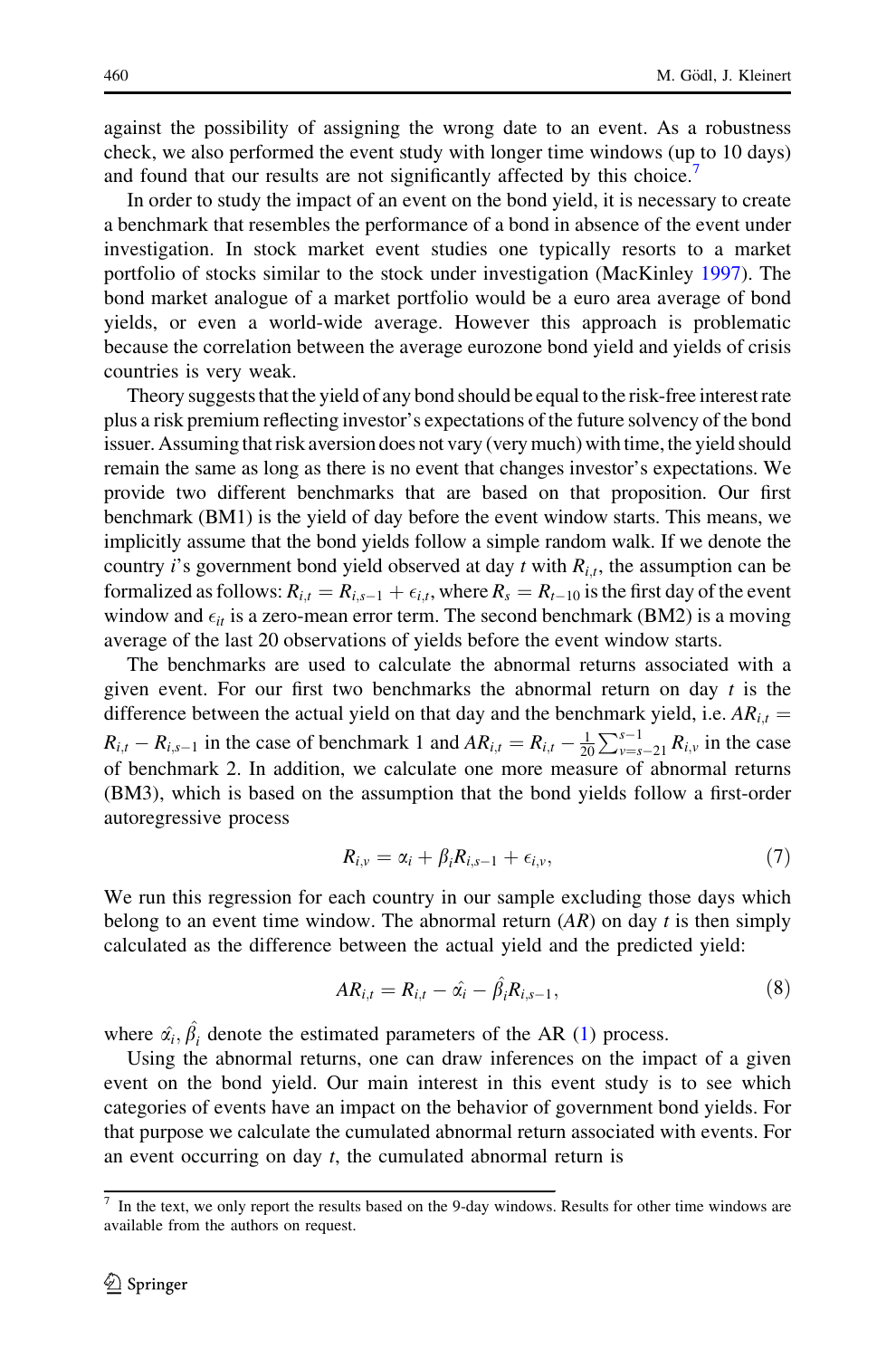$$
CAR_{i,t} = \sum_{s=t-4}^{t+4} AR_{i,s}.
$$
 (9)

We want to test wether any particular category of event has a positive or negative impact on a country's government bond yield. In order to test that, we perform a sign test. Under the null hypothesis that an event category (e.g., ''economic forecast'') has no impact on the yield, the expected value of the cumulated abnormal returns associated with the events in that category is zero. Assuming further that the CARs are symmetrically distributed, it is equally probable that the CAR associated with any event in the category is positive or negative.

Now let N be the total number of events in a given event category and let  $N^+$  be the number of events for which the cumulated abnormal return is positive. Then the sign test is given by

$$
\theta = \left[\frac{N^+}{N} - 0.5\right] \frac{\sqrt{N}}{0.5}.\tag{10}
$$

Under our assumptions,  $\theta$  follows asymptotically a standard normal distribution (MacKinley [1997](#page-26-0)). Hence, the calculated  $\theta$ s can be compared to the critical values of the standard normal distribution.

### 4.1 Economic forecast events

The EC publishes twice a year forecasts of key economic indicators for all EU member countries, including forecasts of GDP growth and budget deficits. Until 2011, the EC also published interim forecasts between the semiannual forecast releases. These forecasts are important to investors for assessing the future solvency of governments. We want to test whether the forecast publications have a significant impact on government bond yields.

Of the 16 forecasts released in the period between 2009 and 2013, we include nine forecasts in the event study. The criterion for inclusion is that each of these forecasts predicted a deterioration either in real GDP growth, in the debt-to-GDP ratio or in the budget deficit compared to the previous forecast release.<sup>8</sup> This is a conservative criterion for ''bad news'', because it causes us to leave out all forecast releases that, although predicting bad economic fundamentals by historical standards (e.g., higher debt-to-GDP ratios or lower real GDP growth compared to historical averages), did not constitute a deterioration compared to the precious forecast. In this (strong) sense all the selected forecasts can be considered ''bad news'' for investors, so that they can be expected to increase the interest rate of government bonds. In principle, we would like to test the hypothesis that bond yields react to positive forecasts. However, there simply aren't enough positive forecasts in the period of observation.

Figure [3](#page-13-0) shows the mean of the cumulated abnormal returns associated with the release of negative economic forecasts 4 days before and 4 days after the day of the

<sup>&</sup>lt;sup>8</sup> A list of event dates is available from the authors on request.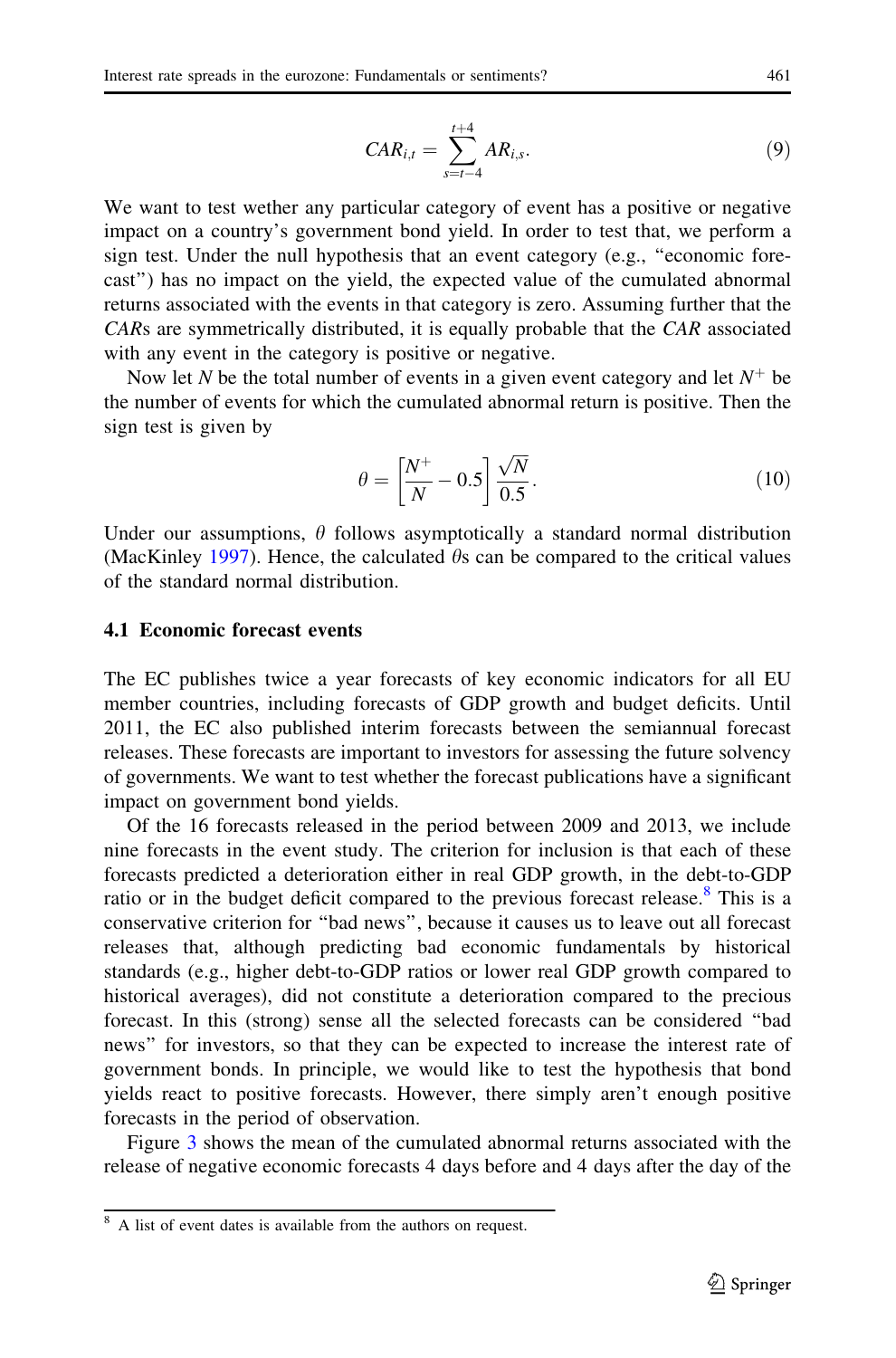<span id="page-13-0"></span>

Fig. 3 Cumulated abnormal returns, economic forecast events

Table 4 Sign test for economic forecast events

|                 | N  | $N^+$ |            | <i>p</i> value |
|-----------------|----|-------|------------|----------------|
| BM1             | 45 | 36    | $4.025***$ | 0.000          |
| BM <sub>2</sub> | 45 | 29    | 1.938*     | 0.053          |
| BM3             | 45 | 33    | $3.130***$ | 0.002          |

\*, \*\*, \*\*\* Significance at the level of 10, 5, and 1 %, respectively

release. The graph shows that, on average, bond yields rose by over 0.4 percentage points during the time around the forecast release. Table 4 gives the results of the sign test for economic forecasts, using the three different benchmarks described above. For all benchmarks, the sign test is positive and distinct from zero at conventional significance levels. This can be read as evidence that the government bond yields indeed react to negative economic forecasts.

## 4.2 Fiscal assistance events

The most severely hit eurozone countries received fiscal assistance from other eurozone governments as well as from the IMF. The first country to ask for help was Greece in May 2010, followed by Ireland in November 2010 and Portugal in May 2011. Assistance funds were only paid out after the ''troika'', consisting of the European Commission, ECB and IMF, had assessed the reform programs on which the assistance was conditioned. The announcements of new disbursements of assistance funds can therefore be seen as ''good news'' to the bond market and should be associated with a reduction in the borrowing costs of the receiving governments.

Looking at Fig. [4](#page-14-0), shows that the mean of cumulated abnormal returns around fiscal assistance events is small and seems to increase slightly, instead of decrease as one would expect, during an 8-day period surrounding the day of events. As shown in Table [5](#page-14-0), the fiscal assistance events do not seem to have a significant impact on the government's borrowing costs. The sign test fails to reject the null of no reaction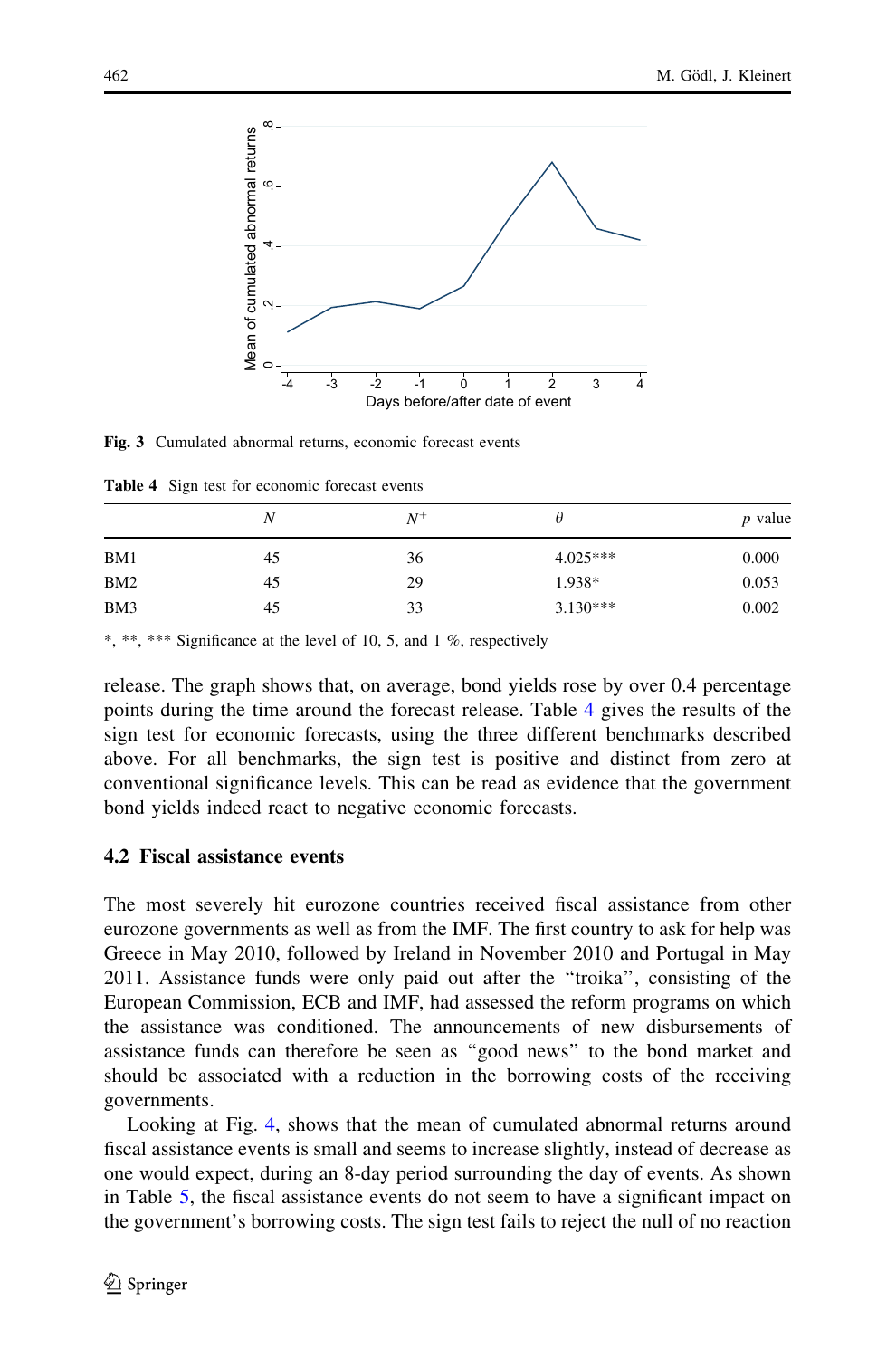<span id="page-14-0"></span>

Fig. 4 Cumulated abnormal returns, fiscal assistance news

| <b>Table 5</b> Sign test for fiscal<br>assistance events |     | N  | $N^+$ |       | value<br>n |
|----------------------------------------------------------|-----|----|-------|-------|------------|
|                                                          | BM1 | 14 |       | 0.535 | 0.593      |
|                                                          | BM2 | 14 |       | 0.535 | 0.593      |
|                                                          | BM3 | 14 |       | 0.535 | 0.593      |

to fiscal assistance for all three benchmarks. $9$  This could suggest either that investors do not believe that the assistance packages improve the future solvency of the targeted government sufficiently, or that the market has already priced in the effect of those packages at an earlier date. However, one should be careful to draw general conclusions from these results, since the number of events in this category is rather small.

## 4.3 Austerity measures

As already mentioned above, the fiscal assistance from eurozone governments and the IMF was conditioned on fiscal and structural reforms on the part of the receiving governments. These reforms aimed at cutting the public deficit by reducing (current and future) government spending and increasing taxes. Hence one would expect to improve the long-run solvency prospect and thus to bring down the borrowing costs of the affected governments. Therefore, we selected 36 announcements of ''austerity measures'' such as plans to increase taxes, cut spending or to implement structural reforms. Most of these announcements affected Greece, Ireland and Portugal. Again, information on these events are taken from the EC time-line mentioned above.

<sup>&</sup>lt;sup>9</sup> Given the small sample size of 14 observed events, the sign test should be interpreted with care. Alternatively, under the null of no reaction to fiscal assistance news, the probability of observing at least 8 positive CARs out of 14 is 0.212 assuming they are statistically independent. This is evidence for the null.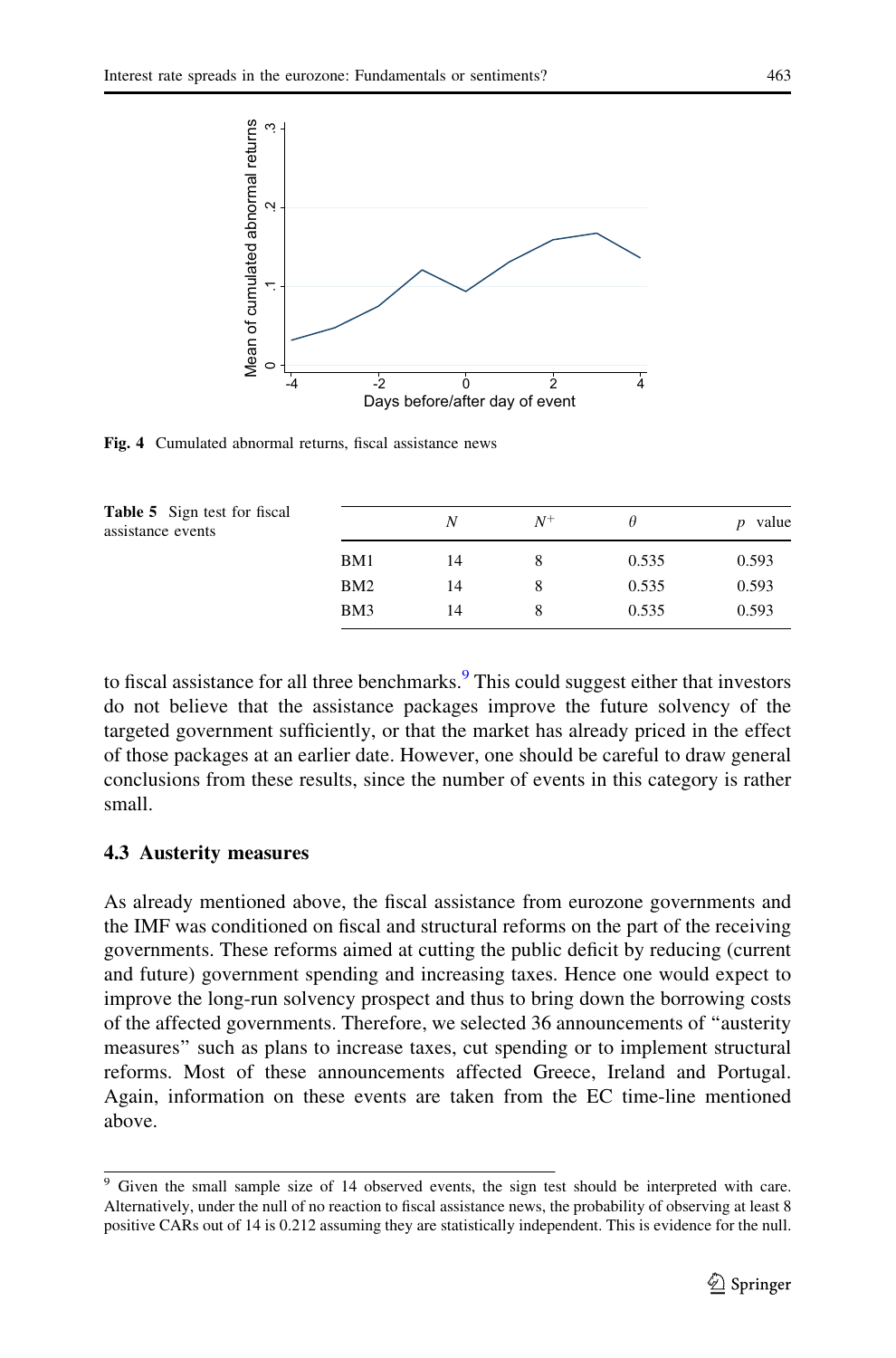| <b>Table 6</b> Sign test for austerity |                 | N  | $N^+$ | θ     | value<br>$\boldsymbol{D}$ |
|----------------------------------------|-----------------|----|-------|-------|---------------------------|
|                                        | BM1             | 36 | 21    | 1.000 | 0.317                     |
|                                        | BM <sub>2</sub> | 36 | 20    | 0.667 | 0.505                     |
|                                        | BM3             | 36 | 22    | 1.333 | 0.182                     |



Fig. 5 Cumulated abnormal returns, austerity news

In Table 6 we again report the sign tests of these "austerity events". For all three benchmarks, we do not find a significant effect of the austerity measures. Taken together with the results from the fiscal assistance packages, one can conclude that the ''bailout-cum-austerity'' approach failed to have a measurable effect on the government borrowing costs. This result is supported by Fig. 5 which shows a very small reaction of the interest rates during the event time-window. As in the case of fiscal assistance events, the reaction seems to be in the wrong direction, going up after the announcement of austerity policies rather than down. This indicates that the markets did not react to announcements of austerity policies.

However, this result should be interpreted with care. It is conceivable that investors anticipated some of the austerity measures before their official announcement. If the announced policies were ''less austere'' than expected, we would expect the bond yields to rise instead of fall during the event time-window. If this was the case, our findings could alternatively be interpreted to show that austerity policies were ''not as austere'', on average, as previously expected by the market.

## 5 Event-dummy regressions

The event study demonstrates that news events have a statistically significant and predictable effect on the interest rates of crisis-countries' government bonds. However, in the sign tests we could use only those events that occur in sufficiently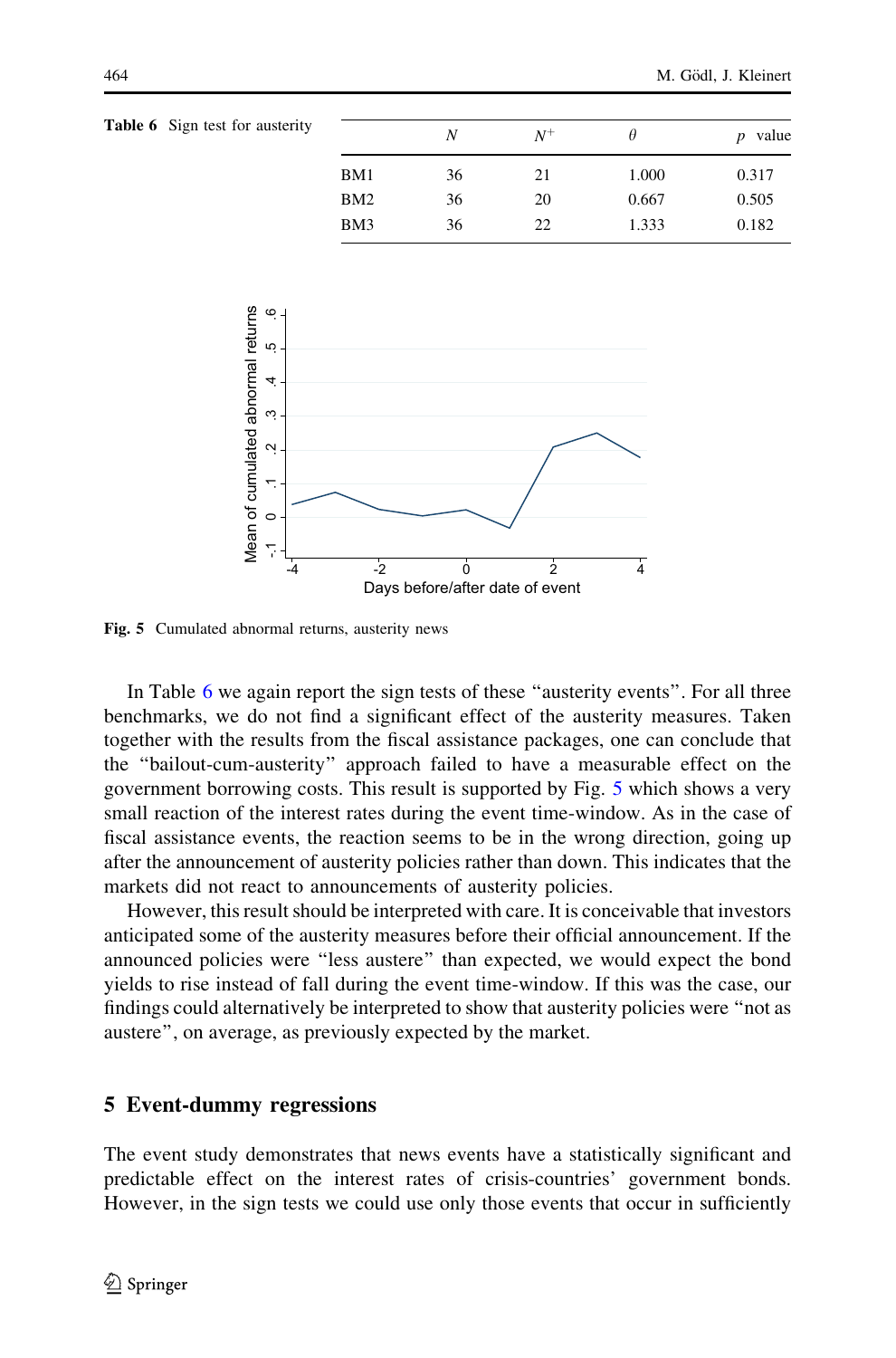large number which requires that they occur in all crisis countries. Yet, we have argued above that the sources and triggers of the crises have been quite different between countries. We therefore present in this section an approach that allows us to include singular country-specific events.

We start with the Greek example that is visualized in Fig. [2.](#page-10-0) We explain the change in the Greek interest rate only by the events used in the event study above and a set of additional Greece-specific events. As in the previous section, all events are taken from the publicly available time-lines mentioned above. The Greecespecific events included in these regressions fall in three categories: national policy actions or policy-related developments (such as public protests against austerity measures), extra-ordinary interventions by the ECB in the government bond markets such as the Securities Market Program (SMP), the Long-Term Refinancing Operations (LTRO), and the Outright Monetary Transactions (OMT), and changes in credit ratings by rating agencies. Our hypothesis is that all these events contained (good or bad) news for bond investors and hence should be associated with significant changes in the interest rate.

Using the first difference of the interest rate solves two problems: (1) it gives us a stationary series which allows us to use simple OLS regressions and (2) it eliminates those fundamental determinants of interest rates which do not change from 1 day to another for reasons unrelated to the events. Employing a regression approach also allows us to assess the economic importance of an event by looking at the size of the estimated coefficients. The coefficient of the event dummy gives the average effect of the event on the daily interest rate change in percentage points. Moreover, it is instructive to analyze how much of the variation in the data is explained by any given set of events.

By far the most important event dwarfing everything else is the debt rescheduling in March 2012, also known as ''haircut'', which brought down the Greek interest rate by 27 percentage points (see column (2) in Table [7\)](#page-17-0). This single-day event explains 76 % of the variation in the bond yield. Large increases in the Greek interest rate were associated with the political uncertainty dummy as well as with the 2011 referendum on austerity measures. The extraordinary policy measures by the ECB (the SMP, LTRO and OMT programs) significantly reduced the interest rate for Greece, although the effects seem to be rather small. It should be kept in mind, however, that our regressions only capture short-run effects and cannot assess any long-run effects these measures might have had.

In columns (4) and (5) in Table [7](#page-17-0) we included a dummy for credit downgrading events. Credit rating agencies base their rating decisions on country-specific news and some analysis of the fundamentals. In so far as the credit rating agencies have some information about fundamentals that the general public doesn't have, there should be a significant (positive) effect of downgrading events. We focused on Moody's credit ratings to construct the downgrading dummies since they can be taken to be representative of the ratings of other agencies.<sup>10</sup> The estimated coefficient in column (4) is negative, indicating a decline in the Greek interest rate

<sup>10</sup> Downgrading decisions were highly synchronized across rating agencies so that the choice of agency doesn't affect the results.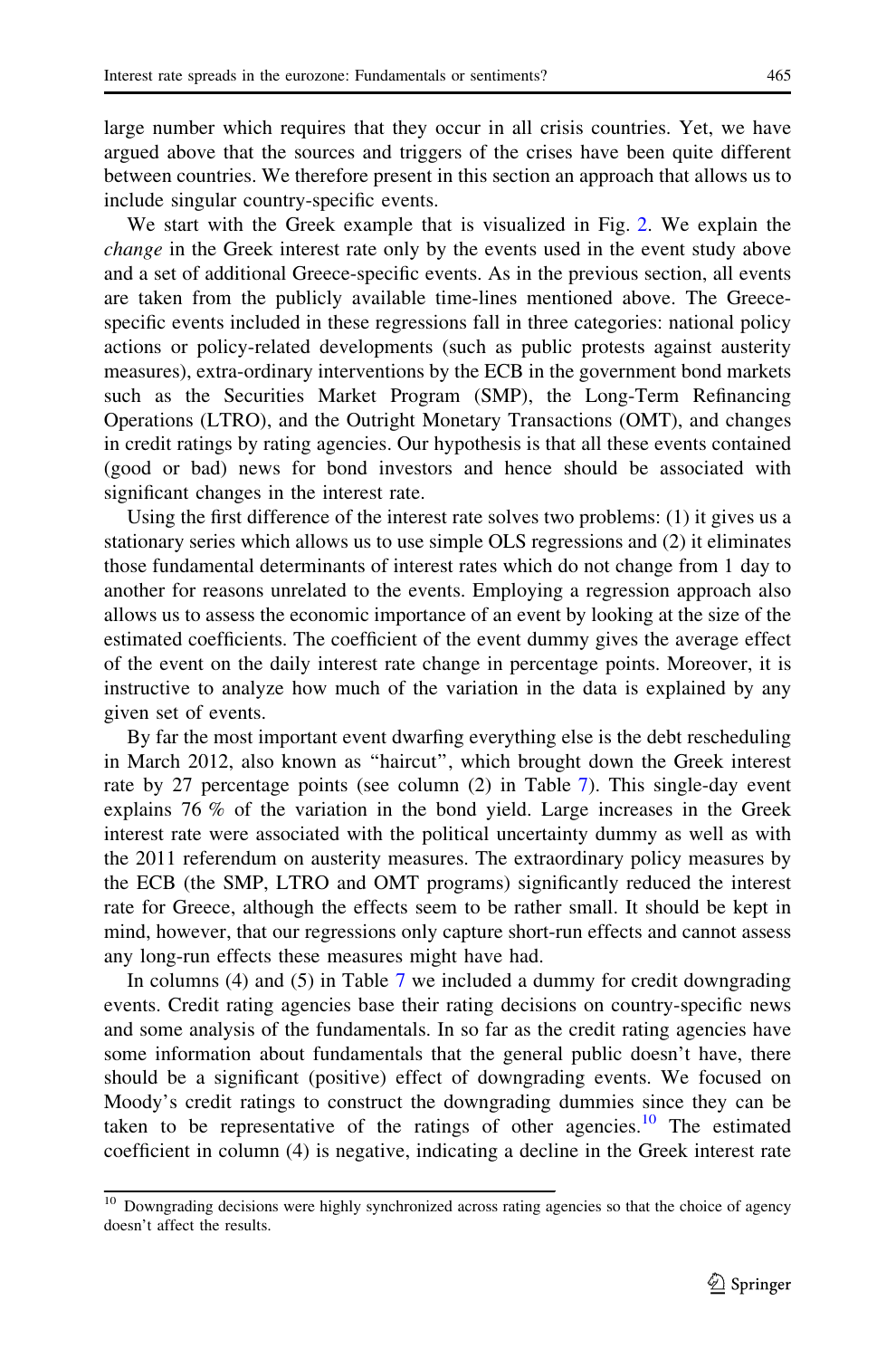|                       | (1)<br>Common events | (2)<br>Haircut | (3)<br>All, without ratings | (4)<br>Ratings only | (5)<br>All   |
|-----------------------|----------------------|----------------|-----------------------------|---------------------|--------------|
| Assistance            | $-0.01$              |                | -                           |                     | $0.164**$    |
|                       | (0.120)              |                | (0.062)                     |                     | (0.062)      |
| Austerity             | $-0.17***$           |                | 0.0236                      |                     | 0.001        |
|                       | (0.065)              |                | (0.029)                     |                     | (0.031)      |
| Forecast              | -                    |                | 0.021                       |                     | 0.014        |
|                       | (0.062)              |                | (0.029)                     |                     | (0.0344)     |
| Haircut               |                      | $-27.49***$    | $-27.508***$                |                     | $-27.559***$ |
|                       |                      | (0.369)        | (0.345)                     |                     | (0.345)      |
| <b>EDP</b>            |                      |                | 0.111                       |                     | 0.115        |
|                       |                      |                | (0.343)                     |                     | (0.343)      |
| Eurostat              |                      |                | 0.074                       |                     | 0.077        |
|                       |                      |                | (0.199)                     |                     | (0.198)      |
| <b>SMP</b>            |                      |                | $-0.529***$                 |                     | $-1.827***$  |
|                       |                      |                | (0.153)                     |                     | (0.208)      |
| <b>LTRO</b>           |                      |                | $-0.529***$                 |                     | $-0.522***$  |
|                       |                      |                | (0.153)                     |                     | (0.153)      |
| Political uncertainty |                      |                | $0.954***$                  |                     | $0.966***$   |
|                       |                      |                | (0.119)                     |                     | (0.119)      |
| Troika                |                      |                | $-0.028$                    |                     | $-0.036$     |
|                       |                      |                | (0.141)                     |                     | (0.140)      |
| Rescheduling          |                      |                | $-1.057***$                 |                     | $-1.131***$  |
|                       |                      |                | (0.344)                     |                     | (0.345)      |
| Referendum            |                      |                | 1.897***                    |                     | 1.908***     |
|                       |                      |                | (0.200)                     |                     | (0.200)      |
| OMT                   |                      |                | $-0.470**$                  |                     | $-0.467**$   |
|                       |                      |                | (0.199)                     |                     | (0.198)      |
| Downgrading           |                      |                |                             | $-0.133*$           | $0.077**$    |
|                       |                      |                |                             | (0.067)             | (0.033)      |
| Constant              | 0.01                 | $0.02**$       | $0.009*$                    | 0.014               | 0.006        |
|                       | (0.019)              | (0.01)         | (0.009)                     | (0.019)             | (0.009)      |
| Adj. $R^2$            | 0.004                | 0.762          | 0.793                       | 0.002               | 0.794        |
| Observations          | 1741                 | 1741           | 1741                        | 1741                | 1741         |

<span id="page-17-0"></span>Table 7 Event-dummy regressions: Greece, 1/1/2007-9/3/2013

Assistance, Austerity, and Forecast: see previous section for description; Haircut: announcement of private sector involvement on the March 12th 2012 (single day event); EDP: European Commission announcement of Excessive Debt Procedures; Eurostat: Eurostat report on fraudulent statistics from the Greek government; SMP: announcement of Securities Market Program by the ECB on May 9th 2010; LTRO: announcement of Long-Term Refinancing Operations by the ECB on December 8th 2011; Political uncertainty: political protest activity around the introduction of austerity measures and the difficult time forming the government in May 2012; Troika: reports by the troika; Rescheduling: announcement of debt rescheduling on June 21st 2011; Referendum: announcement of a referendum on austerity measures on October 31st 2011; OMT: first announcement of Outright Monetary Transactions program by the ECB on July 26th 2012; Downgrading: downgrading in Greece's country rating. All event windows are set to 9, 4 days before and after the event day, unless otherwise indicated

Robust stand. errors in parentheses

\*, \*\*, \*\*\* Significance at the level of 10, 5, 1 %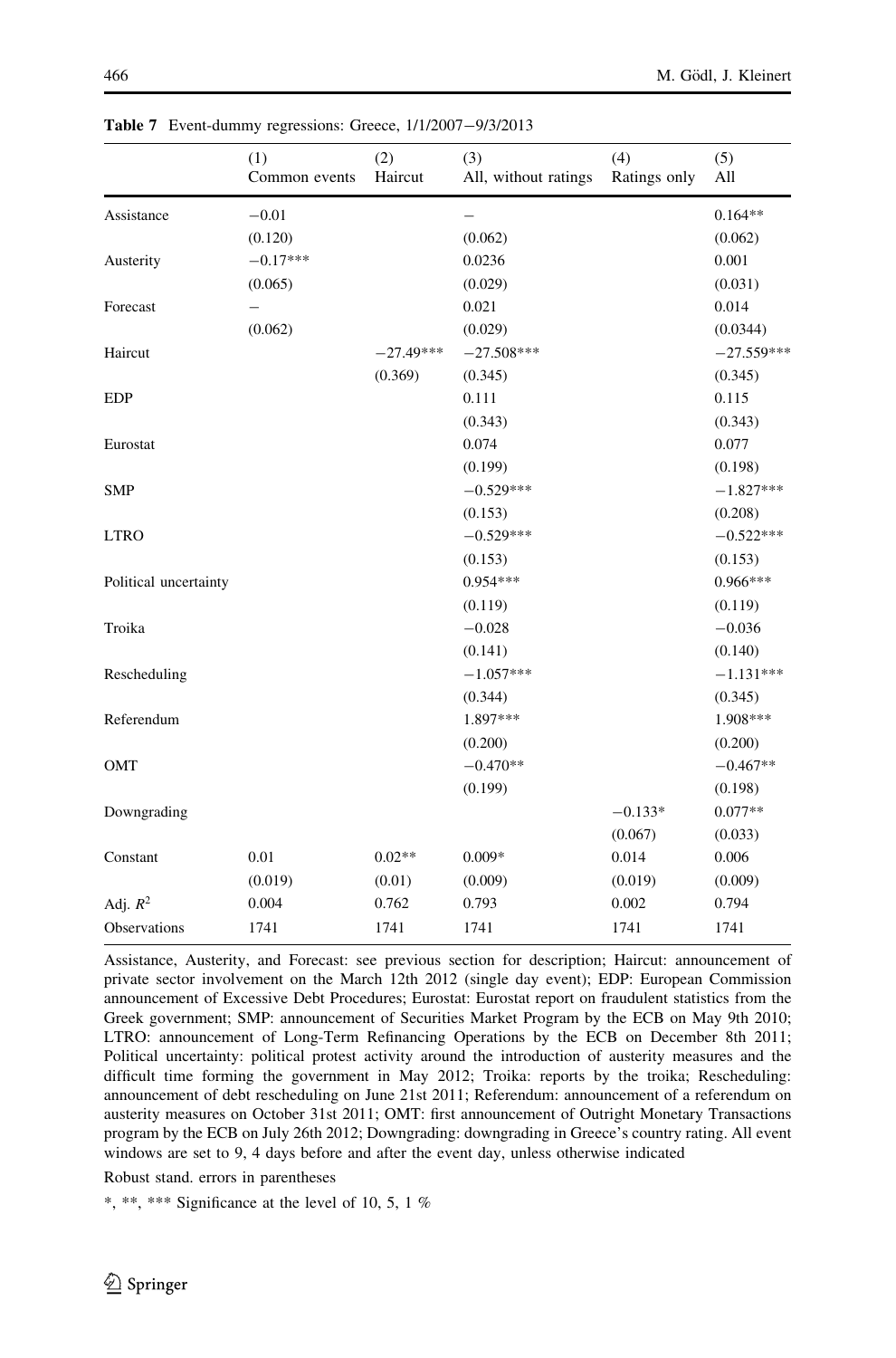around downgrading events, which is a paradoxical result. After controlling for other events, the downgrading coefficient has the expected sign but is rather small in size [see column (5)]. Taken together, these results suggest, that the mildly negative effect of downgradings is confounded by other events occurring around the same time. One caveat in interpreting this result is that we only look at downgrading decisions and leave out warnings which are typically issued by the rating agencies in advance. This reduces the marginal news content embodied in downgrading decisions and may bias our estimates downward.

We applied the same approach to three other countries: Ireland, Portugal, and Spain (see Tables [12,](#page-22-0) [13](#page-23-0), [14](#page-24-0) in "Appendix 2"). We left out Italy for the event regression exercise, because there were too little Italy-specific events that could have been employed in a meaningful way in these regressions. For Ireland and Spain, the most drastic movements in the interest rate occurred around events involving the domestic banking sector. In the case of Ireland, the nationalization of Anglo Irish Bank in January 2009 led to a first jump in the government interest rate, followed by further increases during autumn 2010, when major Irish banks faced severe refinancing problems and the government stepped in by means of large-scale capital injections. In Spain, the government bailout for Bankia in May 2012 had a similar impact. In contrast to Greece, the official assistance packages from the EU and the IMF seem to have had a significant (negative) impact on Irish borrowing costs. In Portugal and Spain, we find some significant positive effect of downgrading events.

We also find that the extraordinary policy measures pursued by the ECB had a sizable dampening impact on government borrowing costs, although the size of the effect varies across countries. For instance, the announcement of the SMP reduced the Spanish interest rate by about 0.2 percentage point per day, whereas the effect on the Irish interest rate was  $-0.4$  percentage points per day. The effect of the LTRO announcement seems to be less clear. The first announcement of the OMT did have a negative impact on Greek and Spanish interests rate, while the effect on Irish and Portuguese yields is (statistically) insignificant.

The evidence on the effect of the extraordinary actions by the ECB could be interpreted in two ways. On the one hand, these programs helped to improve the solvency of troubled governments by reducing their interest payment burden directly or indirectly by supporting the national banking systems which, in turn, reduced the likelihood of costly government bailouts in the future. In this sense, the announcement of the extraordinary ECB actions constituted ''good news'' on the fundamental determinants of debt sustainability. On the other hand, these announcements can also be understood as signals on the part of the ECB to prevent self-fulfilling bad equilibria in the government bond markets. Indeed, these programs have sometimes been defended precisely on this theory. On this second interpretation, our findings suggest that the interest spreads in the eurozone were at least party driven by self-fulfilling sentiments.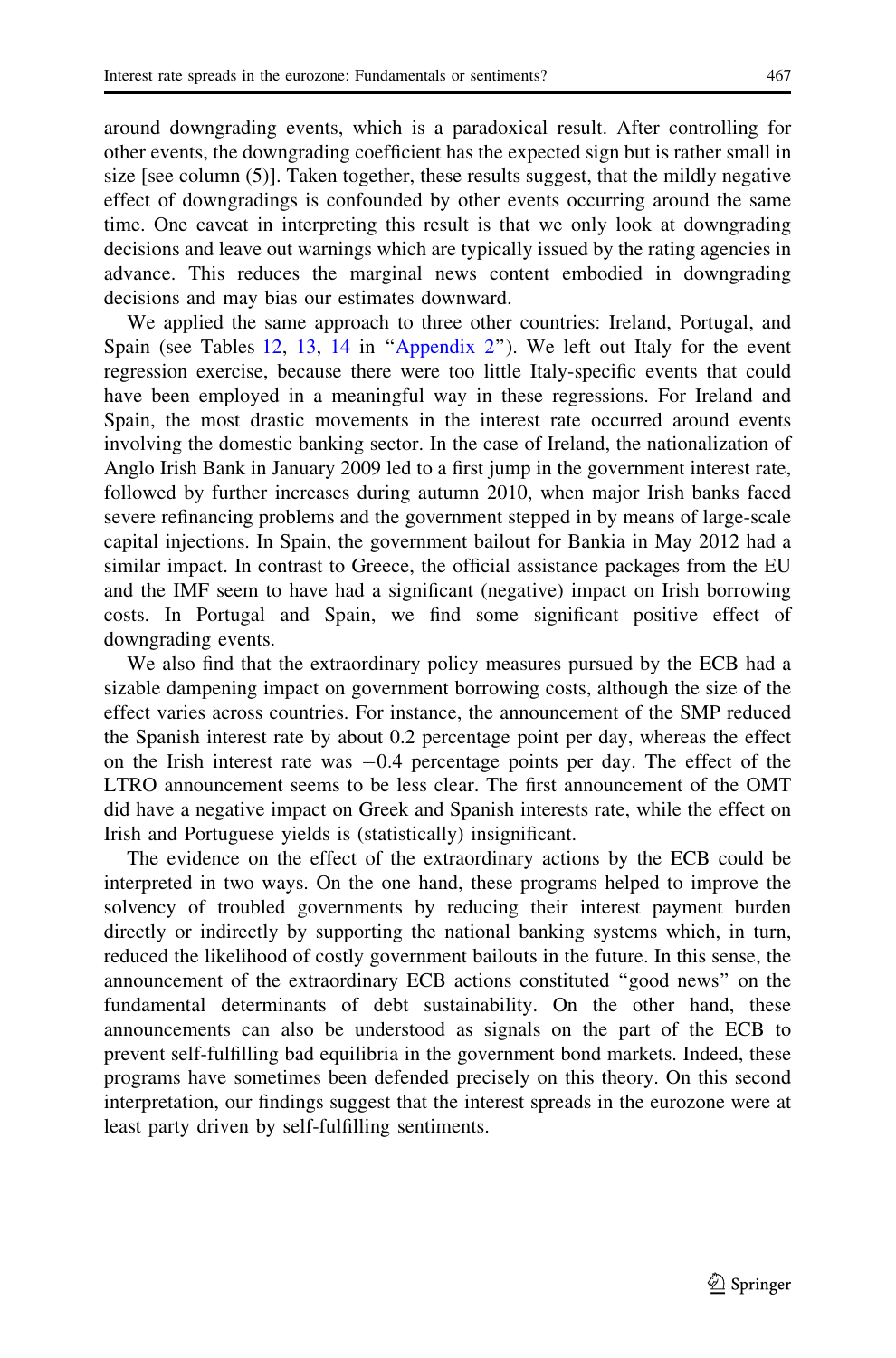## <span id="page-19-0"></span>6 Summary and conclusion

The recent debate on interest rates on government bonds has very much concentrated on irrationality, sentiments, and multiple equilibria. Most of the evidence presented by the existing literature is based on panel regressions using low frequency data. We find these regressions problematic for three reasons: first, it is often unclear which explanatory variables to include in the regression and what functional form should be used. Second, we showed in this paper that the poolability assumption underlying the panel approach is not met in the present case of European countries. Third, the results obtained from these regressions could be spurious due to the non-stationarity of both the dependent and independent variables.

We therefore turn our attention to daily data and analyze the impact of singular news events on the interest rates of government bonds. The event study shows consistently that bad news on fiscal fundamentals such as debt-to-GDP ratios, budget deficits and real growth prospects are associated with increasing government bond yields. What is more important for the political debate, however, is that we find no measurable reaction of interest rates to the announcement of austerity measures or fiscal assistance packages. Hence, while our results indicate that government interest rates in the eurozone do indeed respond to economic forecasting news, we do not find evidence that there was a measurable reaction to the political actions taken by the European governments. In contrast, the event dummy regressions reveal a significant effect of the extraordinary interventions by the ECB (e.g., the securities market program) on interest rates, particularly for Ireland, Spain, and Portugal.

The difficulty to find significant effects of policy actions when pooling over countries stems from the heterogeneity of the crisis countries. As becomes clear in the event dummy regressions, each country is different with regard to the underlying causes as well as the chronological development of the crisis. It seems that the only characteristic all crisis countries have in common is their membership in the eurozone. Methodologically, there is therefore no good reason to group those countries together at any level of aggregation in order to look for common determinants of government interest rates. Politically, it seems important to take the differences in the sources of the crisis into account by designing country-specific policy actions to overcome the crisis.

Acknowledgments Open access funding provided by University of Graz.

Open Access This article is distributed under the terms of the Creative Commons Attribution 4.0 International License ([http://creativecommons.org/licenses/by/4.0/\)](http://creativecommons.org/licenses/by/4.0/), which permits unrestricted use, distribution, and reproduction in any medium, provided you give appropriate credit to the original author(s) and the source, provide a link to the Creative Commons license, and indicate if changes were made.

## Appendix 1: Data sources

See Table [8.](#page-20-0)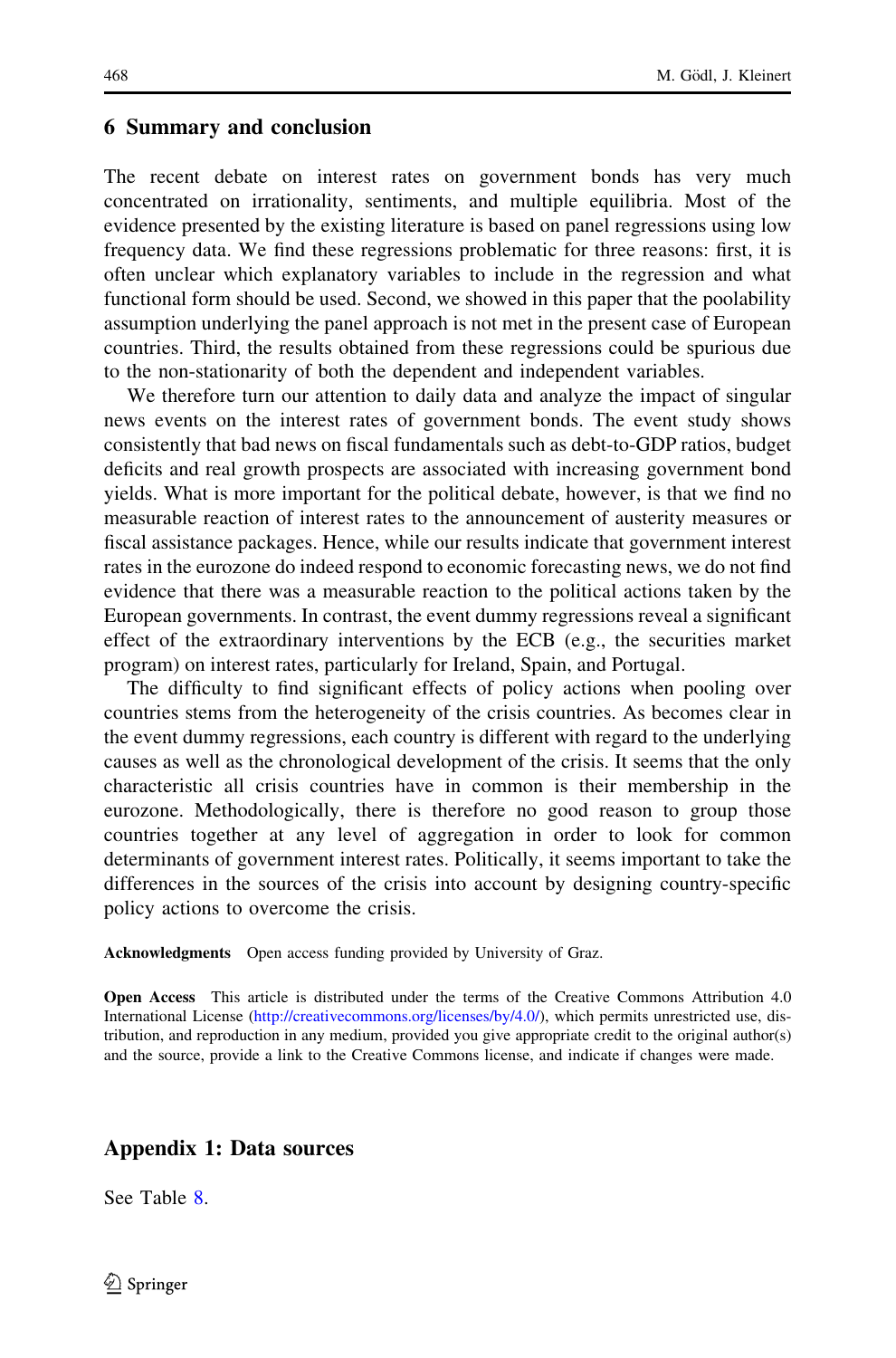| Variable<br>name | Description                                                                                                                                                                | Source                                                                                                                         | Sample                                          |
|------------------|----------------------------------------------------------------------------------------------------------------------------------------------------------------------------|--------------------------------------------------------------------------------------------------------------------------------|-------------------------------------------------|
| Spread           | Spread in the interest rate on long-term<br>(in most cases 10 year) government<br>bonds over the German benchmark<br>bond                                                  | Long-term interest rates, Monthly<br>Monetary and Financial<br>Statistics (MEI), OECD                                          | 1st quarter<br>$2001 - 1$ st<br>quarter<br>2013 |
| Debt             | Ratio of gross government debt to gross<br>domestic product                                                                                                                | Quarterly government debt<br>(general government), Quarterly<br>government debt statistics (gov-<br>10q), Eurostat             | 1st quarter<br>$2001 - 1$ st<br>quarter<br>2013 |
| Growth           | Annualized growth rate of gross<br>domestic product at constant prices,<br>Chain-linked volumes (2010)                                                                     | GDP and main components,<br>Quarterly national accounts<br>(namq-10), Eurostat                                                 | 1st quarter<br>$2001 - 1$ st<br>quarter<br>2013 |
| Deficit          | Ratio of primary budget deficit, defined<br>as difference between total non-<br>interest spending and total revenue of<br>general government, to gross<br>domestic product | Quarterly non-financial accounts<br>for general government,<br>Quarterly government debt<br>statistics (gov-10 $q$ ), Eurostat | 1st quarter<br>$2001 - 1$ st<br>quarter<br>2013 |
| R                | Interest rate on long-term (10 years)<br>government bonds                                                                                                                  | BDBRYLD, PTBRYLD,<br>ESBRYLD, ITBRYLD<br>IRBRYLD, GRBRYLD,<br>PTBRYLD, Thompson-Reuters<br>Datastream                          | 1/1/2007-9/<br>3/2013                           |

### <span id="page-20-0"></span>Table 8 Data description and sources

# Appendix 2: Regression tables and tests not included in main text

See Tables 9, [10,](#page-21-0) [11](#page-22-0), [12](#page-22-0), [13](#page-23-0) and [14](#page-24-0).

|                | ADF unit root test | KPSS test for stationarity |                          |
|----------------|--------------------|----------------------------|--------------------------|
|                | Test<br>Statistic  | MacKinnon<br>$p$ value     | Test<br><b>Statistic</b> |
| Austria        | $-5.023***$        | 0.000                      | $0.175**$                |
| Belgium        | 1.642              | 0.998                      | $0.252***$               |
| Czech Republic | $-4.186***$        | 0.001                      | $0.141*$                 |
| Denmark        | $-4.776***$        | 0.000                      | $0.241***$               |
| Finland        | $-0.726$           | 0.840                      | $0.251***$               |
| France         | $-25.542***$       | 0.000                      | $0.227***$               |
| Greece         | $-0.611$           | 0.869                      | $0.243***$               |
| Hungary        | $-4.829***$        | 0.000                      | $0.141*$                 |
| Ireland        | 17.324***          | 0.000                      | $0.276***$               |
| Italy          | $-1.897$           | 0.334                      | $0.241***$               |
| Netherlands    | $-10.633***$       | 0.000                      | $0.214**$                |
| Norway         | $-5.959***$        | 0.000                      | $0.226***$               |

Table 9 Unit root and stationarity tests, debt-to-GDP ratios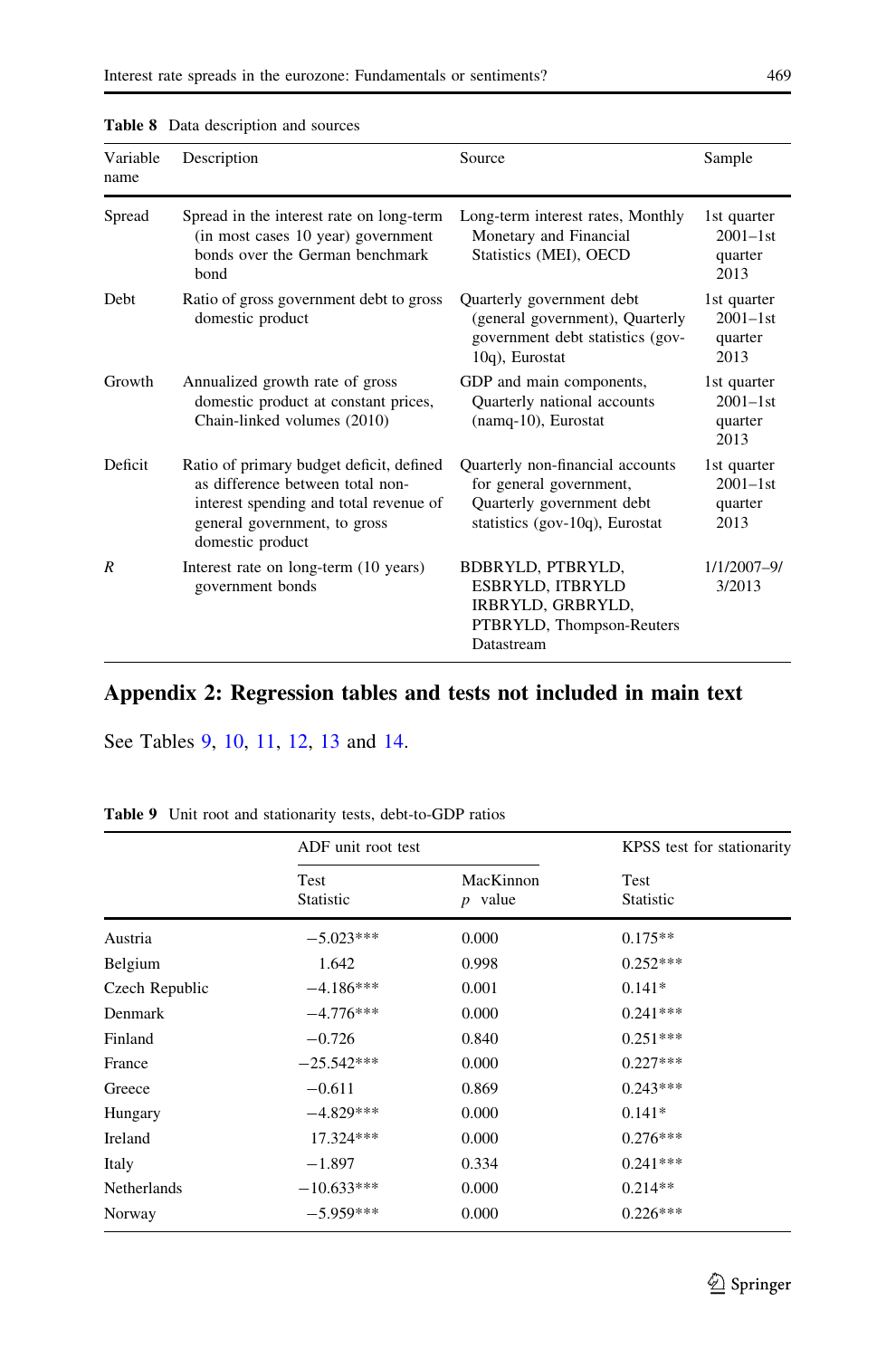|                | ADF unit root test |                         | KPSS test for stationarity |  |
|----------------|--------------------|-------------------------|----------------------------|--|
|                | Test<br>Statistic  | MacKinnon<br>value<br>D | Test<br><b>Statistic</b>   |  |
| Poland         | $-11.920***$       | 0.000                   | $0.139**$                  |  |
| Portugal       | $-2.401$           | 0.141                   | $0.242***$                 |  |
| Spain          | 2.763              | 1.000                   | $0.278***$                 |  |
| Sweden         | $-2.625*$          | 0.088                   | 0.062                      |  |
| United Kingdom | 0.561              | 0.987                   | $0.253**$                  |  |

#### <span id="page-21-0"></span>Table 9 continued

ADF-H0: Debt-GDP ratio relative to Germany contains unit root. Interpolated Dickey-Fuller critical values:  $-2.607$  (10 %),  $-2.947$  (5 %),  $-3.621$  (10 %). The maximum lag length is set to 4. KPSS-H0: Debt-GDP ratio relative to Germany is trend-stationary. Critical values: 10 % 0.119, 5 % 0.146, 1 % 0.216. The maximum lag length is set to 4

\*, \*\*, \*\*\* Significance at the level of 10, 5, and 1 %, respectively

|                | ADF unit root test |                        | KPSS stationarity test |  |
|----------------|--------------------|------------------------|------------------------|--|
|                | Test<br>Statistic  | MacKinnon<br>$p$ value | Test<br>Statistic      |  |
| Austria        | $-6.043***$        | 0.000                  | $0.167**$              |  |
| Belgium        | $-3.121**$         | 0.025                  | $0.191**$              |  |
| Czech Republic | $-3.367***$        | 0.012                  | $0.138*$               |  |
| Denmark        | $-18.054***$       | 0.000                  | 0.097                  |  |
| Finland        | $-10.627***$       | 0.000                  | $0.141*$               |  |
| France         | $-5.478***$        | 0.000                  | $0.204**$              |  |
| Greece         | 0.420              | 0.982                  | $0.213**$              |  |
| Hungary        | $-3.319**$         | 0.014                  | 0.073                  |  |
| Ireland        | 1.166              | 0.996                  | $0.175**$              |  |
| Italy          | $-2.754*$          | 0.065                  | $0.220***$             |  |
| Netherlands    | $-8.933***$        | 0.000                  | $0.144*$               |  |
| Norway         | $-8.417***$        | 0.000                  | $0.196**$              |  |
| Poland         | $-2.497$           | 0.116                  | $0.200**$              |  |
| Portugal       | $-0.303$           | 0.925                  | $0.199**$              |  |
| Spain          | 1.446              | 0.997                  | $0.247***$             |  |
| Sweden         | $-10.812***$       | 0.000                  | $0.176**$              |  |
| United Kingdom | $-2.485$           | 0.119                  | $0.192**$              |  |

Table 10 Unit root and stationarity tests, interest rate spreads

ADF-H0: Spread relative to Germany contains unit root. Interpolated Dickey-Fuller critical values:-2.607  $(10 \%)$ ,  $-2.947$  (5 %),  $-3.621$  (10 %). The maximum lag length is set to 4. KPSS-H0: Spread relative to Germany is trend-stationary. Critical values:  $10\%$  0.119,  $5\%$  0.146,  $1\%$  0.216. The maximum lag length is set to 4

\*, \*\*, \*\*\* Significance at the level of 10, 5, and 1 %, respectively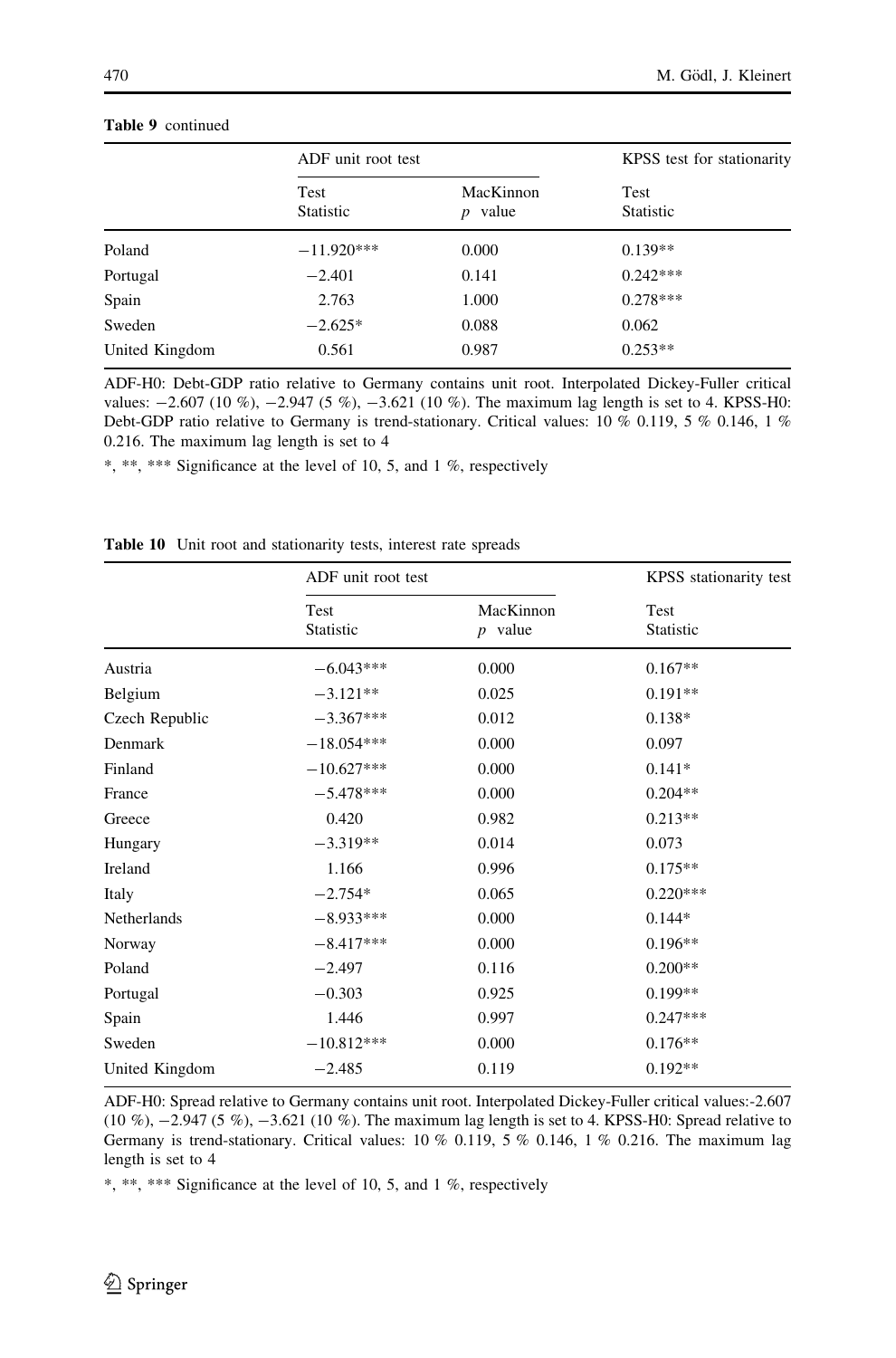|              | MG model including a time tend |                    | Common correlated effects MG estimator |                    |
|--------------|--------------------------------|--------------------|----------------------------------------|--------------------|
|              | All countries                  | EMU-countries only | All countries                          | EMU-countries only |
| Debt         | 0.019                          | $0.054***$         | $-0.005$                               | $-0.007$           |
|              | (0.013)                        | (0.017)            | (0.008)                                | (0.006)            |
| Growth       | $-0.037***$                    | $-0.039***$        | $-0.026$                               | $-0.011$           |
|              | (0.014)                        | (0.010)            | (0.025)                                | (0.013)            |
| Deficit      | 0.014                          | $-0.088$           | 0.027                                  | $-0.010$           |
|              | (0.024)                        | (0.067)            | (0.042)                                | (0.045)            |
| Trend        | $0.012*$                       | 0.019              |                                        |                    |
|              | (0.007)                        | (0.013)            |                                        |                    |
| av. Spread   |                                |                    | $0.452***$                             | $0.393***$         |
|              |                                |                    | (0.147)                                | (0.131)            |
| av. Debt     |                                |                    | $0.019**$                              | $-0.007$           |
|              |                                |                    | (0.020)                                | (0.007)            |
| av. Growth   |                                |                    | $-0.006$                               | $-0.036***$        |
|              |                                |                    | (0.026)                                | (0.011)            |
| av. Deficit  |                                |                    | 0.023                                  | 0.020              |
|              |                                |                    | (0.048)                                | (0.048)            |
| Constant     | $-0.537$                       | $-4.438$           | 0.782                                  | $0.704***$         |
|              | (1.104)                        | (1.658)            | 0.581                                  | (0.192)            |
| Observations | 833                            | 490                | 833                                    | 490                |
| Groups       | 17                             | 10                 | 17                                     | 10                 |

<span id="page-22-0"></span>Table 11 Alternative specifications taking variable non-stationarity into account

Robust standard errors in parentheses

\*, \*\*, \*\*\* Significance at the level of 10, 5 and 1 %, respectively

Table 12 Event-dummy regressions: Ireland, 1/1/2007-9/3/2013

|                     | (1)<br>Common events | (2)<br>All, without ratings | (3)<br>Ratings only | (4)<br>All  |
|---------------------|----------------------|-----------------------------|---------------------|-------------|
| Assistance          | $-0.027***$          | $-0.039***$                 |                     | $-0.038***$ |
|                     | (0.009)              | (0.009)                     |                     | (0.009)     |
| Austerity           | $-0.003$             | $-0.013$                    |                     | $-0.013$    |
|                     | (0.009)              | (0.008)                     |                     | (0.009)     |
| Forecast            | 0.013                |                             |                     | $0.014*$    |
|                     | (0.008)              | (0.008)                     |                     | (0.008)     |
| <b>EDP</b>          |                      | $-0.124$                    |                     | $-0.124$    |
|                     |                      | (0.097)                     |                     | (0.097)     |
| AIB nationalization |                      | $0.201***$                  |                     | $0.202***$  |
|                     |                      | (0.043)                     |                     | (0.043)     |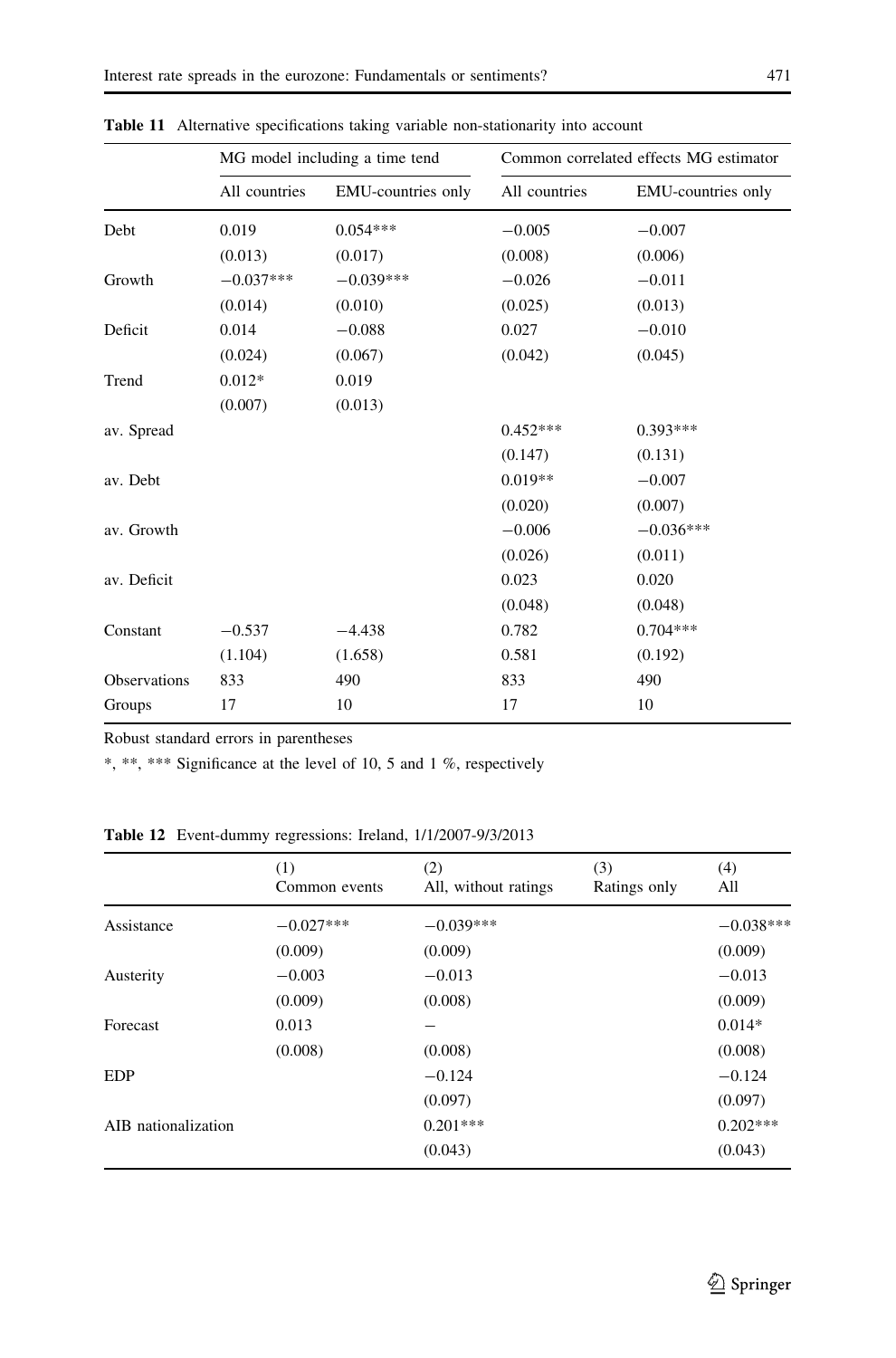|                   | (1)<br>Common events | (2)<br>All, without ratings | (3)<br>Ratings only | (4)<br>All  |
|-------------------|----------------------|-----------------------------|---------------------|-------------|
| Banking crisis    |                      | $0.127***$                  |                     | $0.127***$  |
|                   |                      | (0.022)                     |                     | (0.022)     |
| Banks downgrading |                      | $0.096***$                  |                     | $0.097***$  |
|                   |                      | (0.031)                     |                     | (0.031)     |
| <b>SMP</b>        |                      | $-0.404***$                 |                     | $-0.403***$ |
|                   |                      | (0.056)                     |                     | (0.056)     |
| <b>LTRO</b>       |                      | $-0.004$                    |                     | $-0.004$    |
|                   |                      | (0.040)                     |                     | (0.040)     |
| OMT               |                      | $-0.007$                    |                     | $-0.006$    |
|                   |                      | (0.056)                     |                     | (0.056)     |
| Downgrading       |                      |                             | 0.015               | 0.011       |
|                   |                      |                             | (0.011)             | (0.012)     |
| Constant          | 0.001                | 0.001                       | 0.002               | 0.001       |
|                   | (0.002)              | (0.003)                     | (0.003)             | (0.003)     |
| Adj. $R^2$        | 0.005                | 0.065                       | 0.001               | 0.065       |
| Observations      | 1741                 | 1741                        | 1741                | 1741        |

### <span id="page-23-0"></span>Table 12 continued

Assistance, Austerity, Forecast: see previous section for description; EDP: European Commission announcement Excessive Debt Procedures; AIB nationalization: announcement of nationalization of Anglo Irish Bank; Banking crisis: climax of the refinancing problems of major Irish banks in November 2010 (30 days); Banks downgrading: Moody's decision to downgrade Irish bank debt to junk status; SMP: announcement of securities market program by the ECB on May 9th 2010; LTRO: announcement of long-term refinancing operations by the ECB on December 8th 2011; OMT: first announcement of Outright Monetary Transactions program by the ECB on July 26th 2012; Downgrading: change in Ireland's country rating. All event windows are set to 9, 4 days before and after the event day, unless otherwise indicated

Robust standard errors in parentheses

\*, \*\*, \*\*\* Significance at the level of 10, 5 and 1 %, respectively

|            | (1)<br>Common events | (2)<br>All, without ratings | (3)<br>Ratings only | (4)<br>All |
|------------|----------------------|-----------------------------|---------------------|------------|
| Austerity  | 0.003                | 0.005                       |                     | 0.004      |
|            | (0.006)              | (0.006)                     |                     | (0.006)    |
| Forecast   | $0.016***$           | $0.017***$                  |                     | $0.018***$ |
|            | (0.006)              | (0.006)                     |                     | (0.006)    |
| <b>EDP</b> |                      | 0.090                       |                     | 0.091      |
|            |                      | (0.077)                     |                     | (0.077)    |
| Bankia     |                      | 0.038                       |                     | 0.040      |
|            |                      | (0.030)                     |                     | (0.030)    |

Table 13 Event-dummy regressions: Spain, 1/1/2007-9/3/2013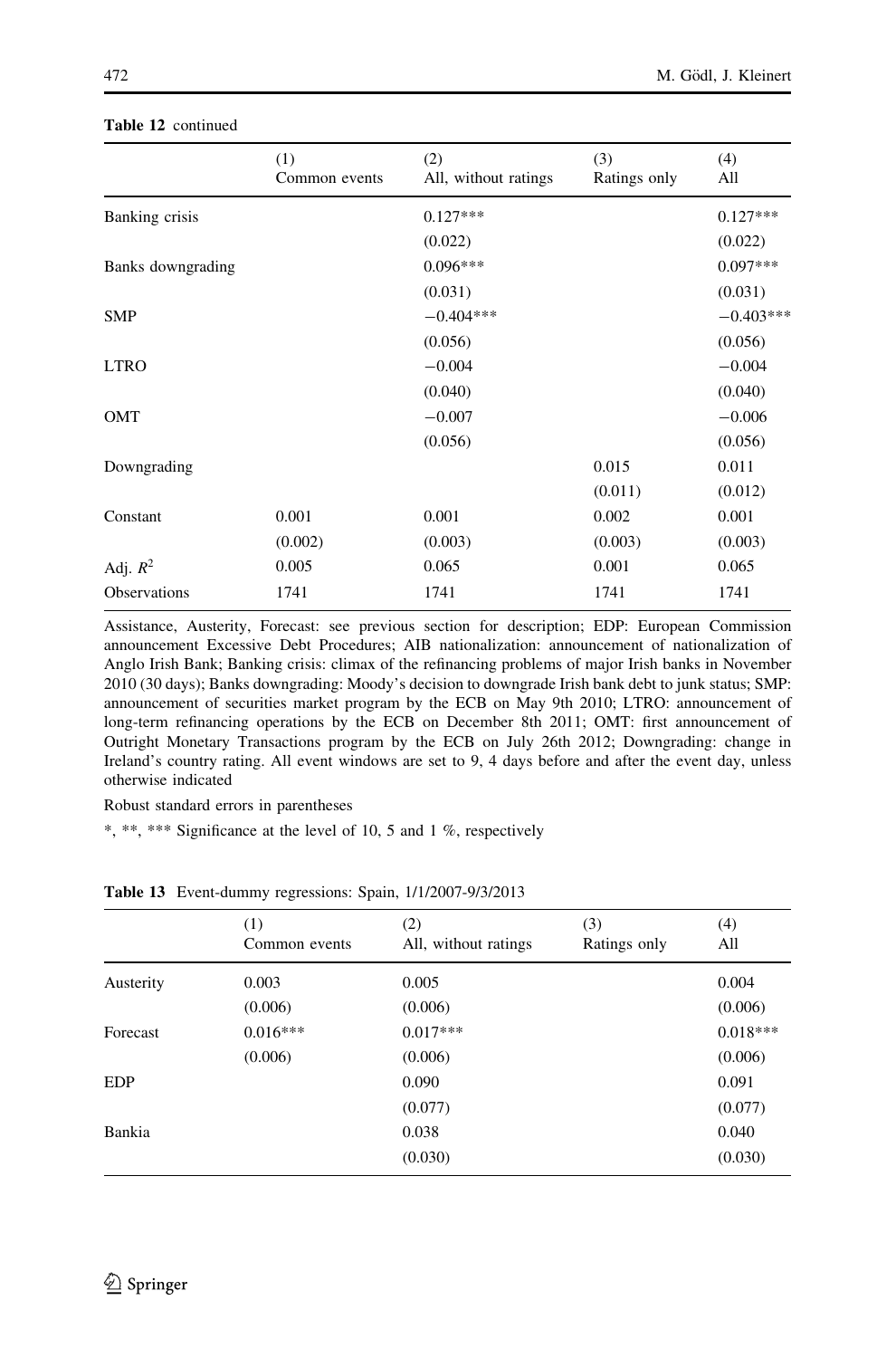|                   | (1)<br>Common events | (2)<br>All, without ratings | (3)<br>Ratings only | (4)<br>All  |
|-------------------|----------------------|-----------------------------|---------------------|-------------|
| <b>Stresstest</b> |                      | 0.006                       |                     | 0.007       |
|                   |                      | (0.077)                     |                     | (0.078)     |
| Protests          |                      | 0.021                       |                     | 0.022       |
|                   |                      | (0.023)                     |                     | (0.023)     |
| <b>SMP</b>        |                      | $-0.174***$                 |                     | $-0.174***$ |
|                   |                      | (0.045)                     |                     | (0.045)     |
| <b>LTRO</b>       |                      | $-0.017$                    |                     | $-0.016$    |
|                   |                      | (0.032)                     |                     | (0.032)     |
| <b>OMT</b>        |                      | $-0.268***$                 |                     | $-0.267***$ |
|                   |                      | (0.044)                     |                     | (0.044)     |
| Downgrading       |                      |                             | $0.018**$           | $0.019**$   |
|                   |                      |                             | (0.009)             | (0.009)     |
| Constant          | $-0.001$             | $-0.001$                    | $-0.001$            | $-0.002$    |
|                   | (0.002)              | (0.002)                     | (0.002)             | (0.002)     |
| Adj. $R^2$        | 0.003                | 0.030                       | 0.002               | 0.032       |
| Observations      | 1741                 | 1741                        | 1741                | 1741        |

### <span id="page-24-0"></span>Table 13 continued

Assistance, Austerity, and Forecast: events described in previous section; EDP: European Commission announcements of Excessive Deficit Procedures; Downgrading: change in official country ratings; Bankia: Bankia's request for a government bailout; Stresstest: announcement of European Banking Supervision stresstests; Protests: political protest activities against proposed austerity policies; SMP: start of the ECB's securities market program; LTRO: announcement of long-term refinancing operations by the ECB on December 8th 2011; OMT: first announcement of Outright Monetary Transactions program by the ECB on July 26th 2012; Downgrading: change in Spain's country rating. All event windows are set to 9, 4 days before and after the event day, unless otherwise indicated

Robust standard errors in parentheses

\*, \*\*, \*\*\* Significance at the level of 10, 5 and 1 %, respectively

|            | (1)<br>Common events | (2)<br>All, without ratings | (3)<br>Ratings only | (4)<br>All |
|------------|----------------------|-----------------------------|---------------------|------------|
| Assistance | $-0.004$             | $-0.002$                    |                     | $-0.001$   |
|            | (0.024)              | (0.027)                     |                     | (0.027)    |
| Austerity  | 0.018                | 0.042                       |                     | 0.036      |
|            | (0.033)              | (0.033)                     |                     | (0.033)    |
| Forecast   | $-0.004$             | 0.011                       |                     | 0.013      |
|            | (0.013)              | (0.012)                     |                     | (0.012)    |
| <b>EDP</b> |                      | $-0.031$                    |                     | $-0.027$   |
|            |                      | (0.145)                     |                     | (0.143)    |
| <b>ESM</b> |                      | $-0.189**$                  |                     | $-0.189**$ |
|            |                      | (0.076)                     |                     | (0.075)    |

Table 14 Event-dummy regressions: Portugal, 1/1/2007-9/3/2013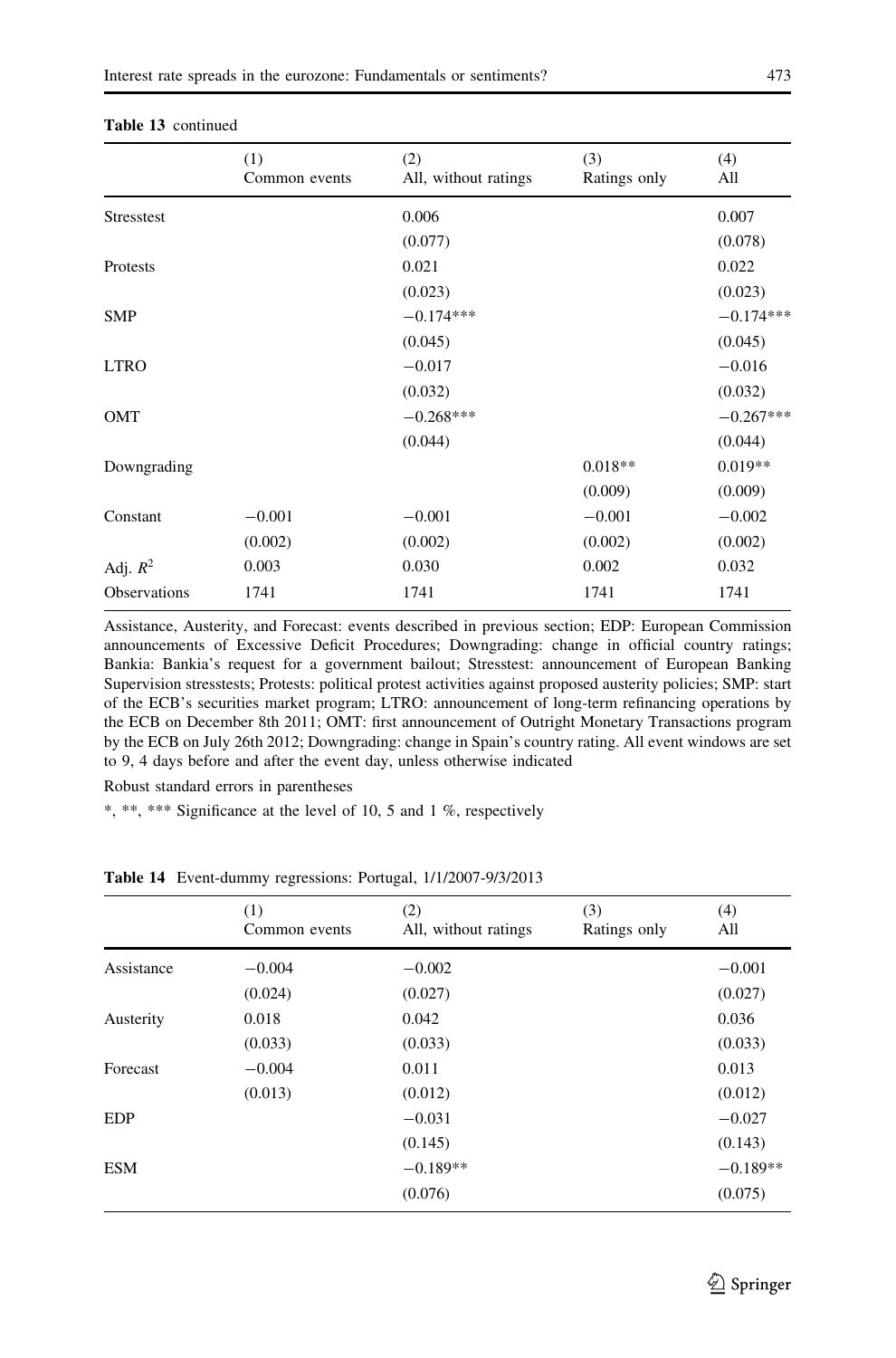|              | (1)<br>Common events | (2)<br>All, without ratings | (3)<br>Ratings only | (4)<br>All  |
|--------------|----------------------|-----------------------------|---------------------|-------------|
| Troika       |                      | 0.030                       |                     | 0.032       |
|              |                      | (0.033)                     |                     | (0.033)     |
| <b>SMP</b>   |                      | $-0.548***$                 |                     | $-0.545$    |
|              |                      | (0.088)                     |                     | (0.088)     |
| <b>LTRO</b>  |                      | 0.009                       |                     | $-0.022$    |
|              |                      | (0.059)                     |                     | (0.059)     |
| Protests     |                      | $-0.094***$                 |                     | $-0.092***$ |
|              |                      | (0.032)                     |                     | (0.032)     |
| OMT          |                      | 0.118                       |                     | 0.120       |
|              |                      | (0.083)                     |                     | (0.083)     |
| Downgrading  |                      |                             | $0.050***$          | $0.050***$  |
|              |                      |                             | (0.017)             | (0.017)     |
| Constant     | 0.002                | 0.002                       | $-0.001$            | 0.000       |
|              | (0.004)              | (0.004)                     | (0.004)             | (0.004)     |
| Adj. $R^2$   | 0.002                | 0.034                       | 0.005               | 0.044       |
| Observations | 1741                 | 1741                        | 1741                | 1741        |

#### <span id="page-25-0"></span>Table 14 continued

Assistance, Austerity, and Forecast: events described in previous section; EDP: European Commission announcements of Excessive Deficit Procedures; Downgrading: change in official country ratings; Bankia: Bankia's request for a government bailout; Stresstest: announcement of European Banking Supervision stresstests; Protests: political protest activities against proposed austerity policies. SMP: start of the ECB's securities market program; LTRO: announcement of long-term refinancing operations by the ECB on December 8th 2011; OMT: first announcement of Outright Monetary Transactions program by the ECB on July 26th 2012; All event windows are set to 9, 4 days before and after the event day, unless otherwise indicated

Robust standard errors in parentheses

\*, \*\*, \*\*\* Significance at the level of 10, 5 and 1 %, respectively

## References

- Aizenman, J., Hutchison, M., & Jinjarak, Y. (2013). What is the risk of European sovereign debt defaults? Fiscal space, CDS and market pricing of risk. Journal of International Money and Finance, 34(C), 37–59.
- Attinasi, M. G., Checherita, C., & Nickel, C. (2011). What explains the surge in euro area sovereign spreads during the financial crisis of 2007–2009? In R. W. Kolb (Ed.), Sovereign debt (pp. 407–414). Hoboken, New Jersey: Wiley.
- Beber, A., Brandt, M. W., & Kavajecz, K. A. (2009). Flight-to-quality or flight-to-liquidity? Evidence from the euro-area bond market. The Review of Financial Studies, 22(3), 925–957.
- Beirne, J., & Fratzscher, M. (2013). The pricing of sovereign risk and contagion during the European sovereign debt crisis. Journal of International Money and Finance, 34(C), 60–82.
- Corsetti, G., & Dedola, L. (2013). The mystery of the printing press: Self-fulfilling debt crises and monetary sovereignty. CEPR Discussion Paper 9358, Centre for Economic Policy Research, London.
- De Grauwe, P. (2012). The governance of a fragile eurozone. Australian Economic Review, 45(3), 255–268.
- De Grauwe, P., & Ji, Y. (2013). Self-fulfilling crises in the eurozone: An empirical test. Journal of International Money and Finance, 34(C), 15–36.